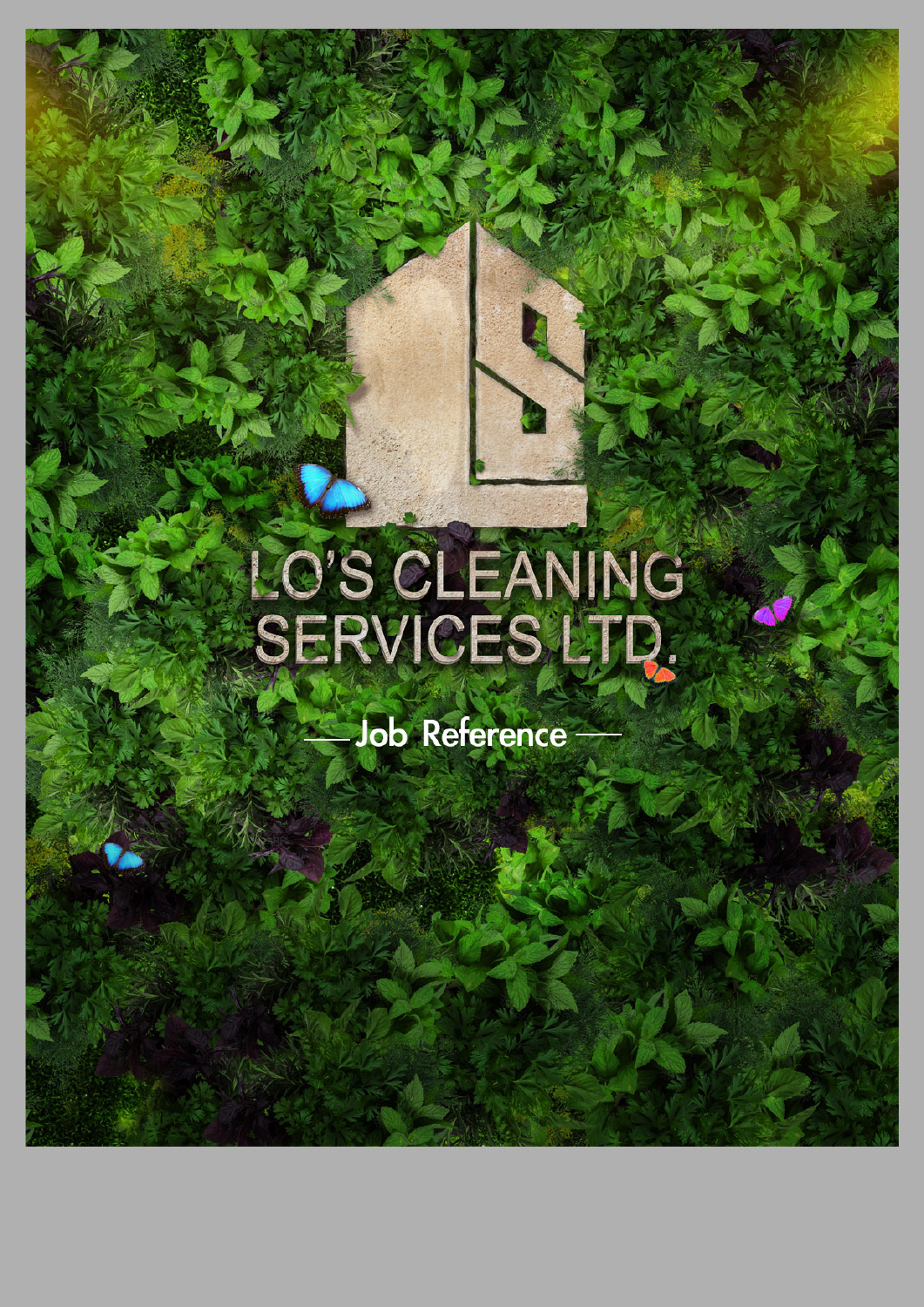# **Job Reference List**

|              |                                                                 | <b>Pages</b> |
|--------------|-----------------------------------------------------------------|--------------|
| $\mathbf I$  | <b>General Cleaning Services and Pest Control Services</b>      |              |
|              | A. Commercial Building / Shopping Mall                          | $1 - 4$      |
|              | <b>B.</b> Residential Building                                  | $5-9$        |
|              | C. Miscellaneous                                                | 10           |
| $\mathbf{I}$ | <b>Pest Control Services</b>                                    |              |
|              | A. Commercial Building / Shopping Mall                          | 11           |
|              | <b>B.</b> Residential Building                                  | 12           |
| Ш            | <b>Curtain Wall Cleaning Services</b>                           |              |
|              | A. Commercial Building / Shopping Mall                          | $13 - 15$    |
|              | <b>B.</b> Residential Building                                  | 16           |
|              | C. Hotel/Hospital/School                                        | 17           |
| IV           | <b>Gondola Maintenance Services</b>                             | 18           |
| V            | <b>External Wall Cleaning, Repairs and Maintenance Services</b> | 19           |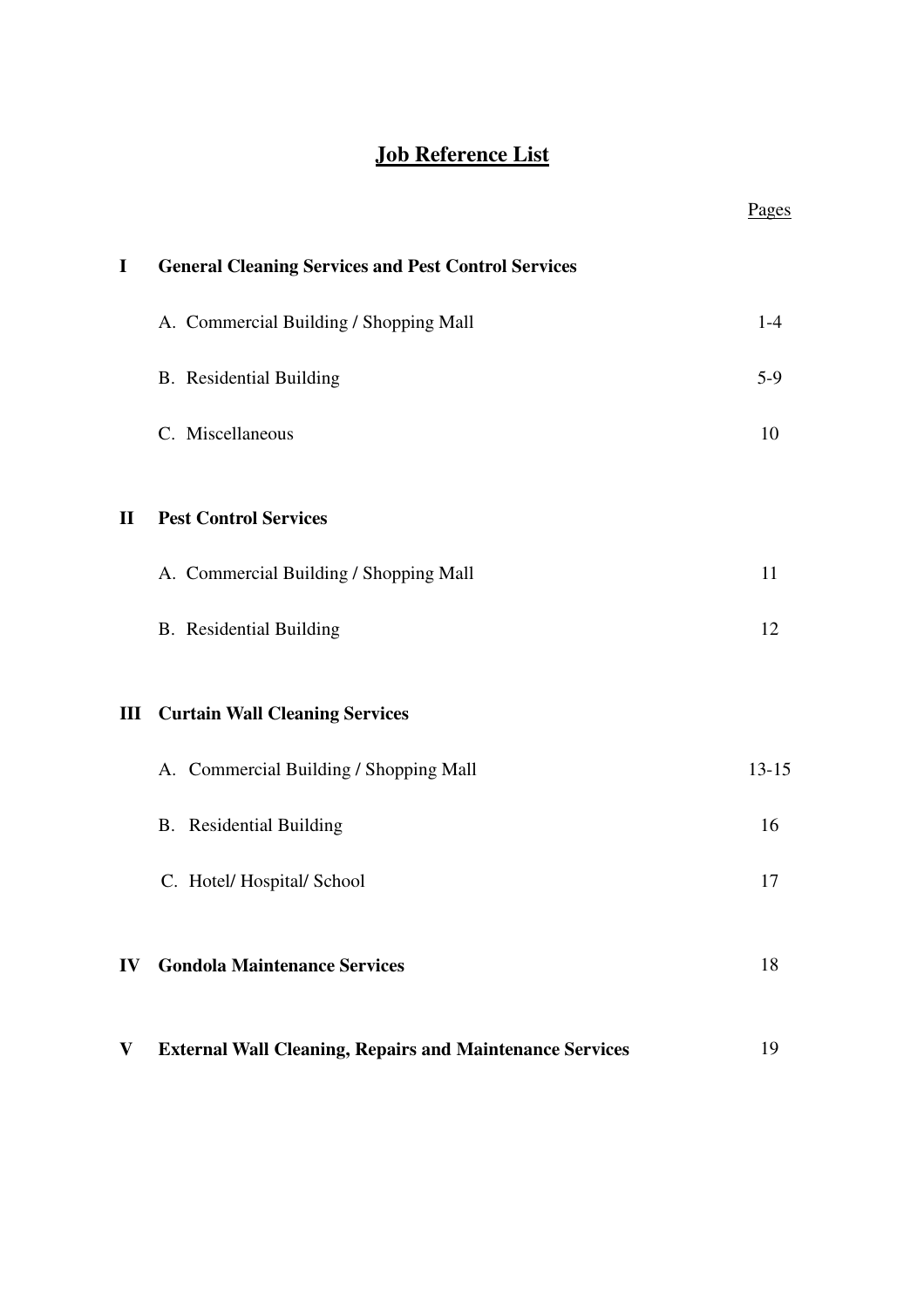## **I. Provision of General Cleaning Services and Pest Control Services**

| <b>Name of Building</b>         | <b>Location</b> | <b>Managed by/Owner</b>                  | Year of           |
|---------------------------------|-----------------|------------------------------------------|-------------------|
|                                 |                 |                                          | <b>Commencing</b> |
|                                 |                 |                                          | <b>Service</b>    |
| 1 Duddell Street Central        | Central         | Hang Lung Real Estate Agency Ltd         | 2003              |
| 168 Queen's Road Central        | Central         | Citybase Prop. Mgt. Ltd.                 | 2002              |
| 211 Johnston Road               | Wanchai         | Paliburg Estate Mgt. Ltd.                | 1998              |
| 363 Java Road                   | North Point     | The Hong Kong & China Gas Co. Ltd        | 1999              |
| 9 Wing Hong Street              | Cheung Sha Wan  | Hang Lung Real Estate Agency Ltd         | 1997              |
| Aberdeen Centre Shopping Arcade | Aberdeen        | Whampoa Property Mgt. Ltd.               | 2003              |
| <b>ABN</b> Amro Asia Financial  | Tai Koo         | <b>ABN AMRO Asia Financial Services</b>  | 2005              |
| <b>Admiralty Centre</b>         | Admiralty       | MTR Corporation Ltd                      | 2001              |
| Amoy Plaza                      | Ngau Tau Kok    | Hang Lung Real Estate Agency Ltd         | 1981              |
| Argyle Centre Phase I           | Mongkok         | Sino Estates Management Ltd.             | 2003              |
| <b>Baskerville House</b>        | Central         | Hang Lung Real Estate Agency Ltd.        | 2002              |
| <b>Berkshire House</b>          | Quarry Bay      | Tyfull Realty Mgt Co., Ltd.              | 2004              |
| <b>Broadway Center</b>          | Tsuen Wan       | Broadway Center Prop. Mgt. Co Ltd.       | 2004              |
| <b>Caltex House</b>             | Wanchai         | Jones Lang                               | 1994              |
| Capitol Centre Phase I          | Causeway Bay    | Capitol Centre Realty Ltd.               | 1981              |
| Capitol Centre Phase II         | Causeway Bay    | Captiol Centre Realty Ltd.               | 2004              |
| Carnarvon Plaza                 | Tsim Sha Tsui   | DTZ DebenhamTie Leung Property Mgt. Ltd. | 2001              |
| Carnarvon Plaza                 | Tsim Sha Tsui   |                                          |                   |
| Causeway Bay Plaza I & II       | Causeway Bay    | Lai Sun Development Co. Ltd.             | 2003              |
| Causeway Place                  | Causeway Bay    | Perfect World Company Ltd.               | 2008              |
| CEF Life Millenium Plaza        | Quarry Bay      | Goodwell Property Mgt. Ltd.              | 2000              |
| Cheung Kong Center              | Central         | Cheung Kong Center Property Mgt Ltd      | 2004              |
| Cheung Sha Wan Plaza            | Cheung Sha Wan  | Lai Sun Development Co. Ltd              | 2000              |
| Chevalier Eng. Services Centre  | Kowloon Bay     | Chevalier (HK) Ltd                       | 2002              |
| CHIC 之堡                         | Mongkok         | Perfect World Co. Ltd.                   | 1998              |
| Chinachem Golden Plaza          | Tsim Sha Tsui   | Chinachem Golden Plaza Mgt. Ltd.         | 1995              |
| <b>CIBA Building</b>            |                 | CIBA Specialty Chemicals (HK) Ltd        | 2000              |
| <b>CITIC Tower</b>              | Queensway       | Citic Tower Property Mgt. Ltd.           | 1997              |
| <b>CNT Group Building</b>       | Lai Chi Kok     | Hang Lung Real Estate Agency Ltd         | 1994              |
| <b>CNT</b> Tower                | Wanchai         | Paliburg Estate Mgt. Ltd                 | 2001              |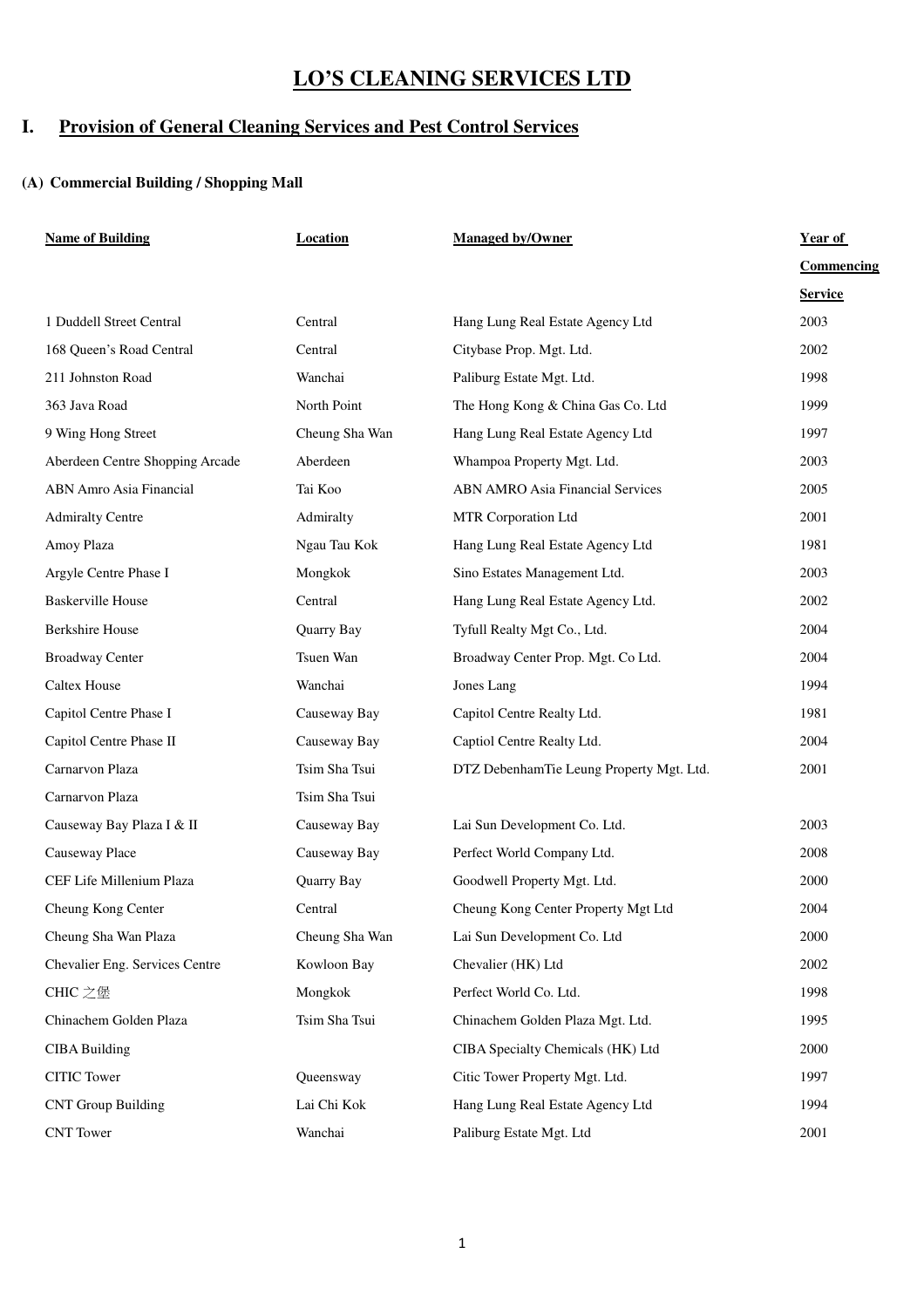## **I. Provision of General Cleaning Services and Pest Control Services**

| <b>Name of Building</b>           | <b>Location</b> | <b>Managed by/Owner</b>                     | Year of           |
|-----------------------------------|-----------------|---------------------------------------------|-------------------|
|                                   |                 |                                             | <b>Commencing</b> |
|                                   |                 |                                             | <b>Service</b>    |
| Continental Diamond Plaza         | Causeway Bay    | Synergis Mgt Services Ltd                   | 2007              |
| <b>CTMA</b> Centre                | Mongkok         | Colliers Jardine Prop. Ltd                  | 2001              |
| Dawning House                     | Central         | Permanent Investment Co. Ltd.               | 2009              |
| Diamond Exchange Building         | Central         | Sitwell Estates Ltd                         | 2004              |
| East Point Centre                 | Quarry Bay      | Perfect World Co. Ltd.                      | 1996              |
| East Point City                   | Tseung Kwan O   | Kai Shing Mgt. Services Ltd                 | 2002              |
| East Point City Commencial Centre | Tseung Kwan O   | Kai Shing Mgt. Services Ltd                 | 2000              |
| Elements                          | Kowloon         | <b>MTR Corporation Ltd</b>                  | 2007              |
| <b>Empress Plaza</b>              | Tsim Sha Tsui   | Fong's Property Agency Co. Ltd.             | 1995              |
| <b>Entertainment Building</b>     | Central         | Perfect World Co. Ltd.                      | 1995              |
| <b>Excelsior Plaza</b>            | Causeway Bay    | Perfect World Company Ltd.                  | 2008              |
| Everbright Centre                 | Wanchai         | Jones Lang LaSalle Management Services Ltd. | 2017              |
| <b>Fairmont House</b>             | Central         | MTR Corporation Ltd                         | 2001              |
| Family Square                     | Causeway Bay    | Hang Lung Real Estate Agency Ltd            | 1999              |
| Fashion Island                    | Causeway Bay    | Hang Lung Real Estate Agency Ltd            | 1996              |
| Fashion Walk                      | Causeway Bay    | Hang Lung Real Estate Agency Ltd            | 1993              |
| <b>Federal Building</b>           | Causeway Bay    | Kamley Mgt. Co. Ltd                         | 2002              |
| <b>Federal Building</b>           | Wanchai         | Kamley Mgt. Co. Ltd.                        | 2001              |
| Fisherman's Wharf                 | Hunghojm        | Goodwell Property Mgt. Ltd                  | 2004              |
| Fortis Bank Tower                 | Wanchai         | Hutcison Estate Agents Ltd                  | 2000              |
| Gas                               | Quarry Bay      | The Hong Kong & China Gas Co. Ltd.          | 1997              |
| <b>Gemstar Centre</b>             | Hunghom         | Perfect World Co. Ltd.                      | 1997              |
| <b>Grand Central Plaza</b>        | Shatin          | Kai Shing Mgt. Services Ltd                 | 2001              |
| <b>Grand Centre</b>               | Tsim Sha Tsui   | Hang Lung Real Estate Agency Ltd            | 2004              |
| Grand Tower, Ph 1 & 2             | Mongkok         | Hang Lung Real Estate Agency Ltd            | 2002              |
| Guangdong Investment Tower        | Sheung Wan      | FPD Savills Property Mgt. Ltd.              | 1997              |
| Hanford Fashion                   | Mongkok         | Hang Lung Real Estate Agency Ltd            | 2003              |
| Hang King Shopping Arcade         | Kwai Chung      | Hang Luen Chong Property Management Ltd.    | 2009              |
| Hang Lung Centre                  | Causeway Bay    | Hang Lung Real Estate Agency Ltd            | 1975              |
| Hollywood Plaza                   | Mongkok         | Hang Lung Real Estate Agency Ltd            | 1984              |
| Hopewell Centre                   | Wanchai         | Hopewell Property Mgt. Ltd.                 | 1983              |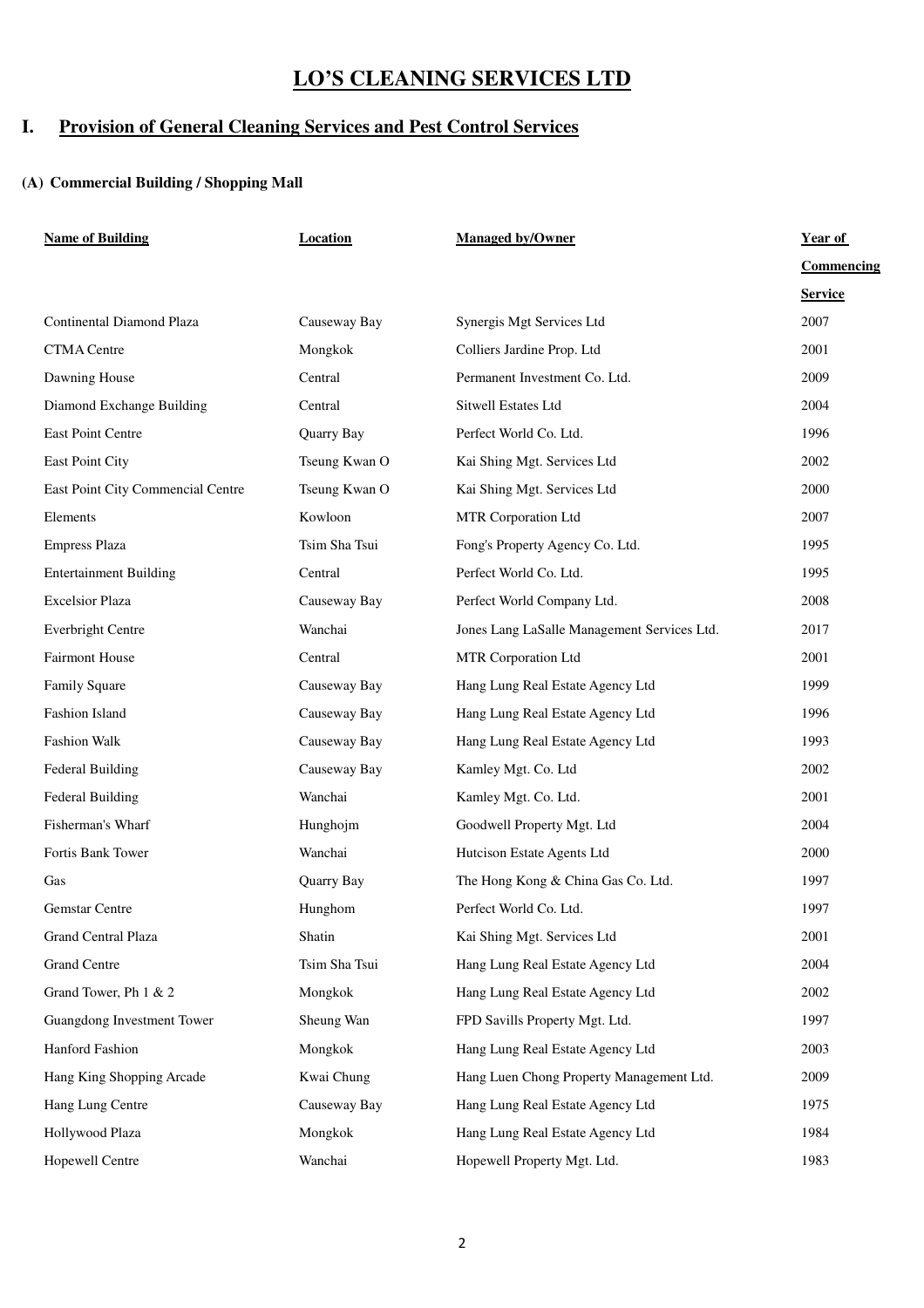## **I. Provision of General Cleaning Services and Pest Control Services**

| <b>Name of Building</b>     | <b>Location</b> | <b>Managed by/Owner</b>                    | Year of        |
|-----------------------------|-----------------|--------------------------------------------|----------------|
|                             |                 |                                            | Commencing     |
|                             |                 |                                            | <b>Service</b> |
| Hunghom Commercial Centre   | Hunghom         | Guardian Property Mgt. Ltd.                | 1996           |
| Juko Tower                  | Cheung Sha Wan  | Hang Lung Real Estate Agency Ltd.          | 1994           |
| Kingswood Ginza             | Tsim Sha Tsui   | Citybase Property Mgt. Ltd.                |                |
| Kornhill Plaza              | Quarry Bay      | Hang Lung Real Estate Agency Ltd.          | 2003           |
| Kowloon City Plaza          | Kowloon City    | Paliburg Estate Mgt. Ltd.                  | 1996           |
| Kwai Shun Industrial Centre | Kwai Fong       | Colliers Jardine Property Ltd.             | 1997           |
| Laforet                     | Causeway Bay    | Perfect World Company Ltd.                 | 2008           |
| Laguna Plaza                | Kwun Tong       | Citybase Property Mgt. Ltd.                | 2003           |
| Lai Po Chun Chambers        | Sheung Wan      | A & A Management Ltd.                      | 2001           |
| Lee Theatre Plaza           | Causeway Bay    | Hysan Property Mgt. Ltd.                   | 1999           |
| Lei Yue Mun Plaza           | Kwun Tong       | Eastpoint Property Mgt. Ltd.               | 2005           |
| <b>LHT</b> Tower            | Central         | Jones Lang LaSalleManagement Services Ltd. | 2011           |
| Lee Gardens 1               | Causeway Bay    | Hysan Property Mgt. Ltd.                   | 2013           |
| Luen Cheong Can Centre      | Tuen Mun        | Hang Lung Real Estate Agency Ltd.          | 1997           |
| Luk Yeung Galleria          | Tsuen Wan       | MTR Corporation Ltd.                       | 2009           |
| Ma On Shan Plaza            | Shatin          | Goodwell-Fortune Property Services Ltd.    | 2002           |
| Maritime Square             | Tsing Yi        | MTR Corporation Ltd.                       | 2002           |
| Mega Box                    | Kowloon Bay     | Kerry Properties Limited                   | 2007           |
| Metroplaza II               | Kwai Fong       | Kai Shing Mgt. Services Ltd                | 1997           |
| Metropole Building          | Tsim Sha Tsui   | Stratton Property Management Ltd.          | 2007           |
| Modern Warehouse            | Kwun Tong       | Goodwell Property Mgt. Ltd.                | 2002           |
| <b>MTR</b> Tower            | Kowloon Bay     | MTR Corporation Ltd.                       | 2002           |
| Nathan Centre               | Mongkok         | Chi Wo Property Ltd.                       | 1982           |
| On Hing Building            | Central         | East Point Property Mgt. Ltd.              | 2004           |
| One Island South            | Aberdeen        | Harriman Property Management Ltd           | 2011           |
| One Midtown                 | Tsuen Wan       | Harriman Property Management Limited       | 2012           |
| Parker House                | Central         | Permanent Investment Co. Ltd.              | 2009           |
| Park-In Commercial Centre   | Mongkok         | Hang Lung Real Estate Agency Ltd           | 2006           |
| Polly Commencial Building   | Tsim Sha Tsui   | Lai Sun Development Co. Ltd.               | 1998           |
| Printing House              | Central         | Hang Lung Real Estate Agency Ltd.          | 2002           |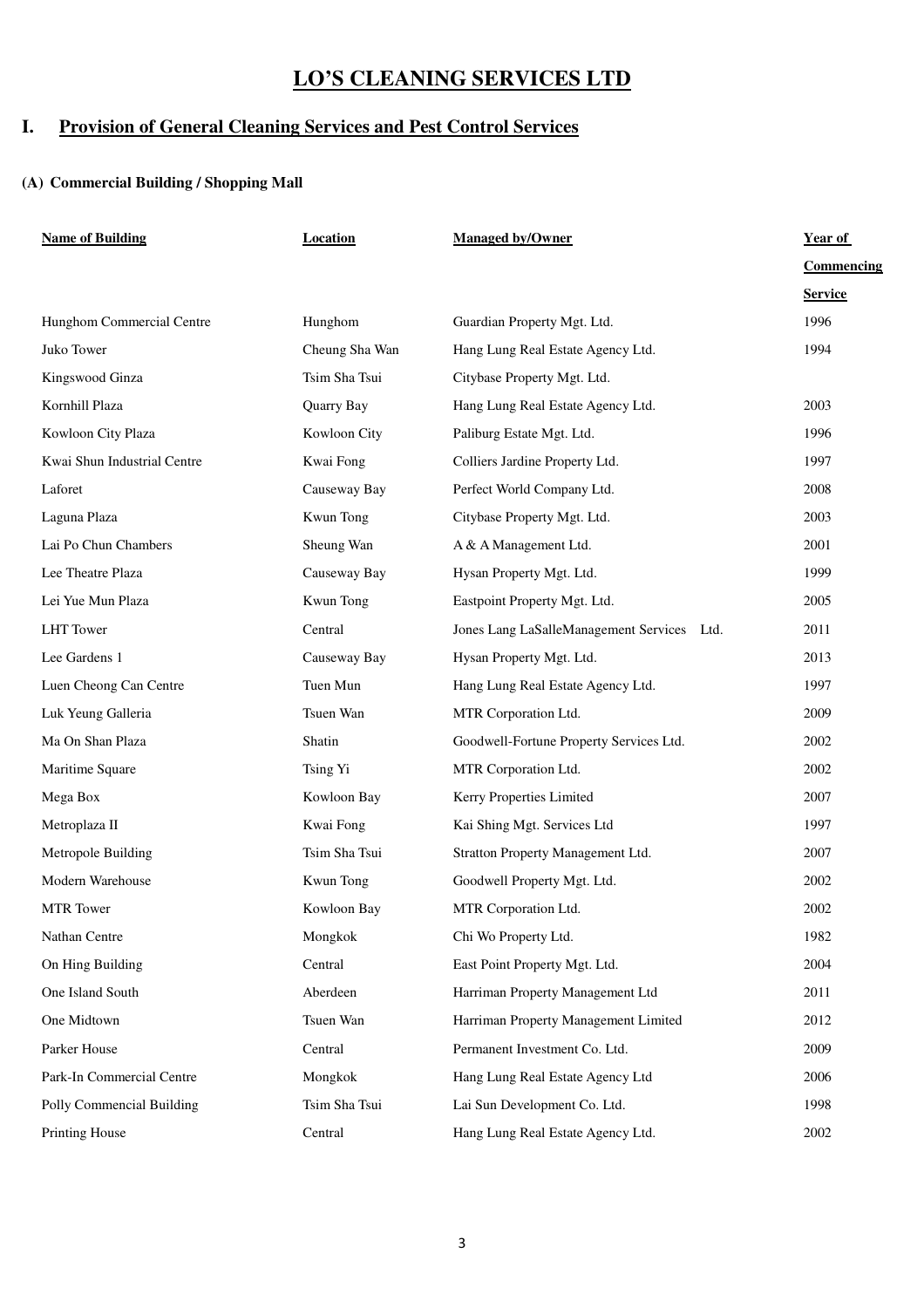## **I. Provision of General Cleaning Services and Pest Control Services**

| <b>Name of Building</b>          | <b>Location</b> | <b>Managed by/Owner</b>                    | Year of        |  |
|----------------------------------|-----------------|--------------------------------------------|----------------|--|
|                                  |                 |                                            | Commencing     |  |
|                                  |                 |                                            | <b>Service</b> |  |
| Prosperous Buidling              | Central         | Yue Cheong Land Investment & Loan Co. Ltd. | 2009           |  |
| Seibu                            | Causeway Bay    | Hong Kong Seibu Enterprise Co. Ltd.        | 1999           |  |
| Silvercord                       | Tsim Sha Tsui   | Perfect World Co. Ltd.                     | 1996           |  |
| <b>Skyway House</b>              | Tai Kok Tsui    | CITIC Pacific Ltd.                         | 2003           |  |
| <b>Stag Building</b>             | Central         | Stag Enterprises Ltd.                      | 2006           |  |
| Stanhope House                   | North Point     | Hang Lung Real Estate Agency Ltd           | 1990           |  |
| <b>Star Centre</b>               | Kwai Chung      | Hang Lung Real Estate Agency Ltd           | 2003           |  |
| St. George's Building            | Central         | Kadoorie Estates Ltd                       | 2016           |  |
| Tai Po Plaza                     | Tai Po          | Shui On Properties Mgt. Ltd.               | 1999           |  |
| Tai Tung Building                | Wanchai         | Tai Shing Inv. Co. Ltd.                    | 2004           |  |
| <b>Telford Plaza</b>             | Kowloon Bay     | MTR Corporation Ltd.                       | 1999           |  |
| The Center                       | Central         | Citybase Prop. Mgt. Ltd.                   | 2006           |  |
| The Metropolis                   | Hunghom         | Citybase Property Mgt. Ltd.                | 2002           |  |
| The Metropolis                   | Hunghom         | Citybase Property Mgt. Ltd.                | 2004           |  |
| The Elements                     | Kowloon         | MTR Corporation Limited                    | 2010           |  |
| The Pamberton                    | Central         | Stratton Property Mgt. Ltd                 | 2006           |  |
| The Peak Galleria                | The Peak        | Hang Lung Real Estate Agency Ltd           | 2003           |  |
| <b>Trendy Centre</b>             | Cheung Sha Wan  | Citybase Property. Mgt. Ltd.               | 2003           |  |
| <b>Trust Tower</b>               | Wanchai         |                                            |                |  |
| Two International Finance Center | Central         | MTR Corporation Ltd.                       | 2003           |  |
| <b>United Centre</b>             | Queensway       | Stratton Property Mgt. Ltd.                | 2001           |  |
| Valley Centre                    | Wanchai         | Ka Hing Enterprises                        | 1983           |  |
| Victoria Mall                    | Tsim Sha Tsui   | Goodwell Property Mgt. Ltd.                | 2003           |  |
| Windsor House                    | Causeway Bay    | Perfect World Co. Ltd.                     | 1997           |  |
| Wheelock House                   | Central         | Harriman Property Management Ltd           | 2010           |  |
| Wing On Godown Building          | Kowloon Bay     | The Wing On Prop. Mgt. Ltd.                | 2001           |  |
| Wing On Kowloon Centre           | Yau Ma Tei      | The Wing On Properties Mgt. Ltd            | 1999           |  |
| Wing On Centre                   | Sheung Wan      | Jones Lang LaSalle Management Services Ltd | 1999           |  |
| Worldwide House                  | Central         | MTR Corporation Ltd.                       | 2000           |  |
| Wu Chung House                   | Wanchai         | Hopewell Property Mgt. Co. Ltd.            | 1998           |  |
| Yahon Department Store           | Shatin          | Yahon Department Store Ltd.                | 1995           |  |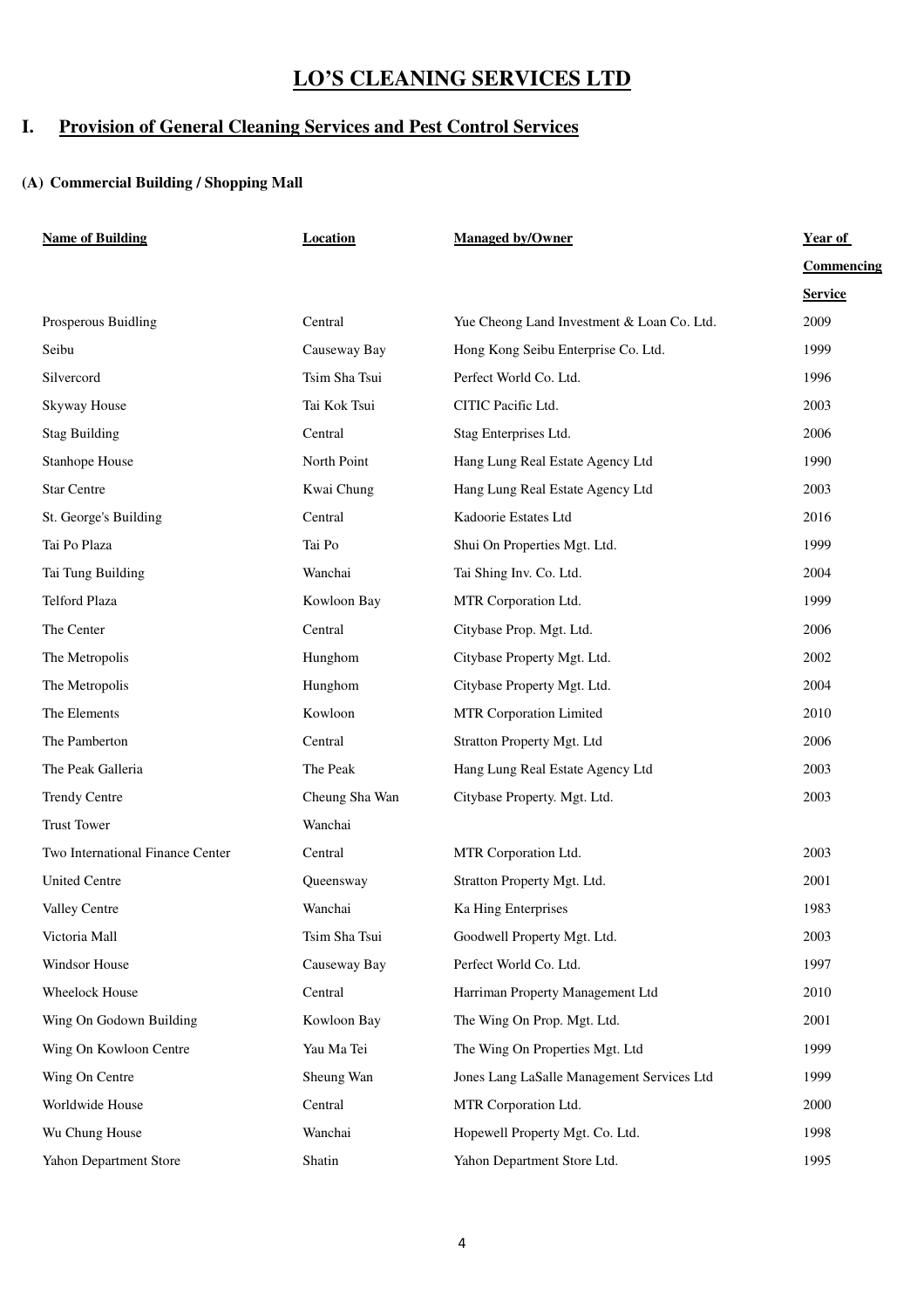## **I. Provision of General Cleaning Services and Pest Control Services**

| <b>Name of Building</b>            | <b>Location</b>     | <b>Managed by/Owner</b>                    | <b>Year of</b> |
|------------------------------------|---------------------|--------------------------------------------|----------------|
|                                    |                     |                                            | Commencing     |
|                                    |                     |                                            | <b>Service</b> |
| 8 Shiu Fai Terrace                 | Mid-levels          | Perfect World Company Ltd.                 | 2004           |
| Aldrich Garden                     | Shau Kei Wan        | Urban Property Mgt. Ltd.                   | 2006           |
| <b>Allways Gardens</b>             | Tsuen Wan           | Hopewell Property Mgt. Ltd.                | 1996           |
| Amoy Garden                        | Nagu Tau Kok        | Hang Lung Real Easte Agency Limited        | 1981           |
| Baguio Villa                       | Pokfulam            | International Property Mgt. Ltd.           | 1997           |
| Banyan Garden                      | Cheung Sha Wan      | Citybase Prop. Mgt. Ltd.                   | 2003           |
| Baycrest                           | Ma On Shan          | FPD Savills Prop. Mgt. Ltd.                | 2000           |
| <b>Bayshore Tower</b>              | Ma On Shan          | Goodwell Property Mgt. Ltd.                | 2003           |
| Bamboo Grove                       | Mid-Levels          | Hysan Property Management Limited          | 2015           |
| Bel-Air                            | <b>Island South</b> | Island South Property Management Limited   | 2013           |
| 8-10 Black's Link                  | Deep Water Bay      | New World Property Management Co Ltd       | 2012           |
| <b>Bohemian House</b>              | Sai Ying Pun        | New World Property Management Co. Ltd.     | 2017           |
| <b>Braemar Hill Mansion</b>        | North Point         | The Incorp. Owners of Breamer Hill Mansion | 1998           |
| <b>Broadview Court</b>             | Aberdeen            | Eastpoint Property Mgt. Ltd.               | 2006           |
| <b>Burnside Estate</b>             | South Bay           | Hang Lung Real Estate Agency Ltd.          | 2003           |
| Caribbean Coast                    | Tung Chung          | MTR Corporation Ltd.                       | 2003           |
| Casa Marina Phase I & II           | Tai Po              |                                            |                |
| Celebrity Garden                   | Ho Man Tin          | Kolot Property Services Ltd.               | 1997           |
| Chestwood Court                    | Tin Shui Wai        | Citybase Property Mgt. Ltd.                | 2001           |
| Chung Ming Court                   | Tseung Kwan O       | East Point Property Mgt. Ltd.              | 1998           |
| Coastal Skyline                    | Tung Chung          | MTR Corporation Ltd.                       | 2003           |
| <b>Comfort Building</b>            | Tsimshatsui         | Yue Xiu Property Mgt. Ltd.                 | 2006           |
| Connaught Garden                   | Western District    | Goodwell Property Mgt. Ltd.                | 1996           |
| <b>Constellation Cove</b>          | Tai Po              | Kerry Properties Mgt. Ltd.                 | 2004           |
| Dragon Centre                      | Tai Hang            | HK Housing Society                         | 1996           |
| 70 & 72 Deep Water Bay Road and 13 | <b>Island South</b> | Kadoorie Estates Limited                   | 2014           |
| & 14 Headland Road, H.K            |                     |                                            |                |
| Eldo Court                         | Tuen Mun            | Citybase Property Mgt. Ltd.                | 2002           |
| Evergain Centre                    | Shatin              | Yaohan Dept. Store (HK) Ltd.               | 1996           |
| <b>Festival City</b>               | Tai Wai             | MTR Corporation Ltd.                       | 2010           |
| Forest Hill                        | Tai Po              | Harriman Residential Mgt. Ltd.             | 1997           |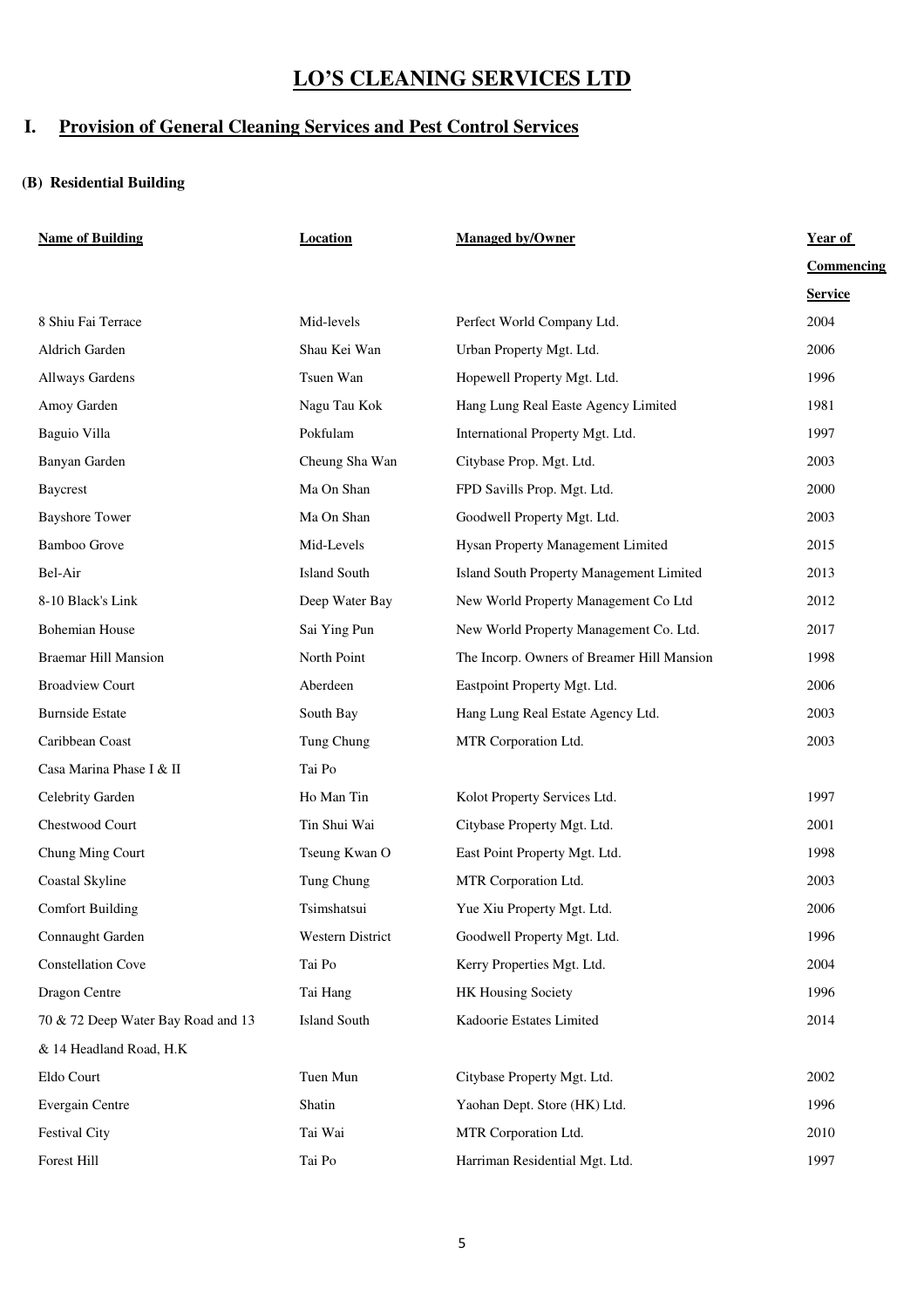## **I. Provision of General Cleaning Services and Pest Control Services**

| <b>Name of Building</b>   | Location      | <b>Managed by/Owner</b>                     | <b>Year of</b> |
|---------------------------|---------------|---------------------------------------------|----------------|
|                           |               |                                             | Commencing     |
|                           |               |                                             | <b>Service</b> |
| Fortress Garden           | Forest Hill   | Amard Mgt. Ltd.                             | 1995           |
| Fortune Terrace           | Mongkok       | International Prop. Mgt. Ltd.               | 2000           |
| Fu Kar Court              | Forest Hill   | Amard Mgt. Ltd.                             | 1995           |
| Fung Shing Court          | Shatin        | Kai Shing Mgt. Sev. Ltd.                    | 2004           |
| Garden Mansion            | Mid-level     | International Prop. Mgt. Ltd.               | 1997           |
| Grandeur Villa            | Kowloon Tong  | Kolot Properties Mgt. Ltd.                  | 1997           |
| Greenfield Garden         | Tsing Yi      | Kai Shing Mgt. Servies Ltd.                 | 1997           |
| Hampton Place             | Tai Kok Tsui  | Goodwell Property Mgt. Ltd.                 | 2003           |
| Handsome Court            | Tuen Mun      | Urban Property Mgt. Ltd.                    | 1990           |
| Hang Fa Chuen             | Chaiwan       | MTR Corporation Ltd.                        | 1994           |
| Hang King Garden          | Kwai Chung    | Hang Luen Chong Property Management Ltd.    | 2009           |
| Hang Tin Court            | Lam Tin       | Kai Shing Mgt. Services Ltd.                | 1997           |
| Hanking Court             | North Point   | The Incorp. Owners of Hanking Cor.          | 1997           |
| Hanley Villa              | Yau Kam Tau   | Hang Lung Real Estate Agency Limited        | 1994           |
| Harbour Green             | West Kowloon  | MTR Corporation Ltd.                        | 2007           |
| Harbourfront Landmark     | Hunghom       | Harbourfront Landmark Premier Services Ltd. | 2002           |
| Harvest Garden            | Shatin        | The Incop. Owners of Harvest Garden         | 1998           |
| Healthy Village Phase 1-3 | North Point   | The Housing Society                         | 1998           |
| Hemera                    | Tseung Kwan O | MTR Corporation Limited                     | 2015           |
| <b>Highland Park</b>      | Kwai Chung    | HK Housing Society                          | 1999           |
| Hiu Lai Court             | Kuun Tong     | Kai Shing Mgt. Services Ltd.                | 1997           |
| Hollywood Terrace         | Sheung Wan    | HK Housing Society                          | 2003           |
| Hong Shui Court           | Lam Tin       | Goodwell Property Mgt. Ltd.                 | 2003           |
| <b>Imperial Court</b>     | Mid-levels    | Hang Yick Properties Management Limited     | 2008           |
| Indihome                  | Tsuen Wan     | Perfect World Co. Ltd.                      | 2006           |
| Island Harbourview        | West Kowloon  | MTR Corporation Ltd.                        | 2007           |
| JC Castle                 | Tai Po        | ISS EastPoint Property Management Ltd.      | 2008           |
| Kam Kin Building          | Carine Road   | International Property Mgt. Ltd.            | 2000           |
| Kam Ping Mansion          | North Point   | The Incorporated Owners of Kam Ping Mansion | 2002           |
| Kings Park Villa          | Ho Man Tin    | Kai Shing Mgt. Services Ltd.                | 1998           |
| Kornhill Garden           | Quarry Bay    | Hang Lung Real Estate Agency Limited        | 1996           |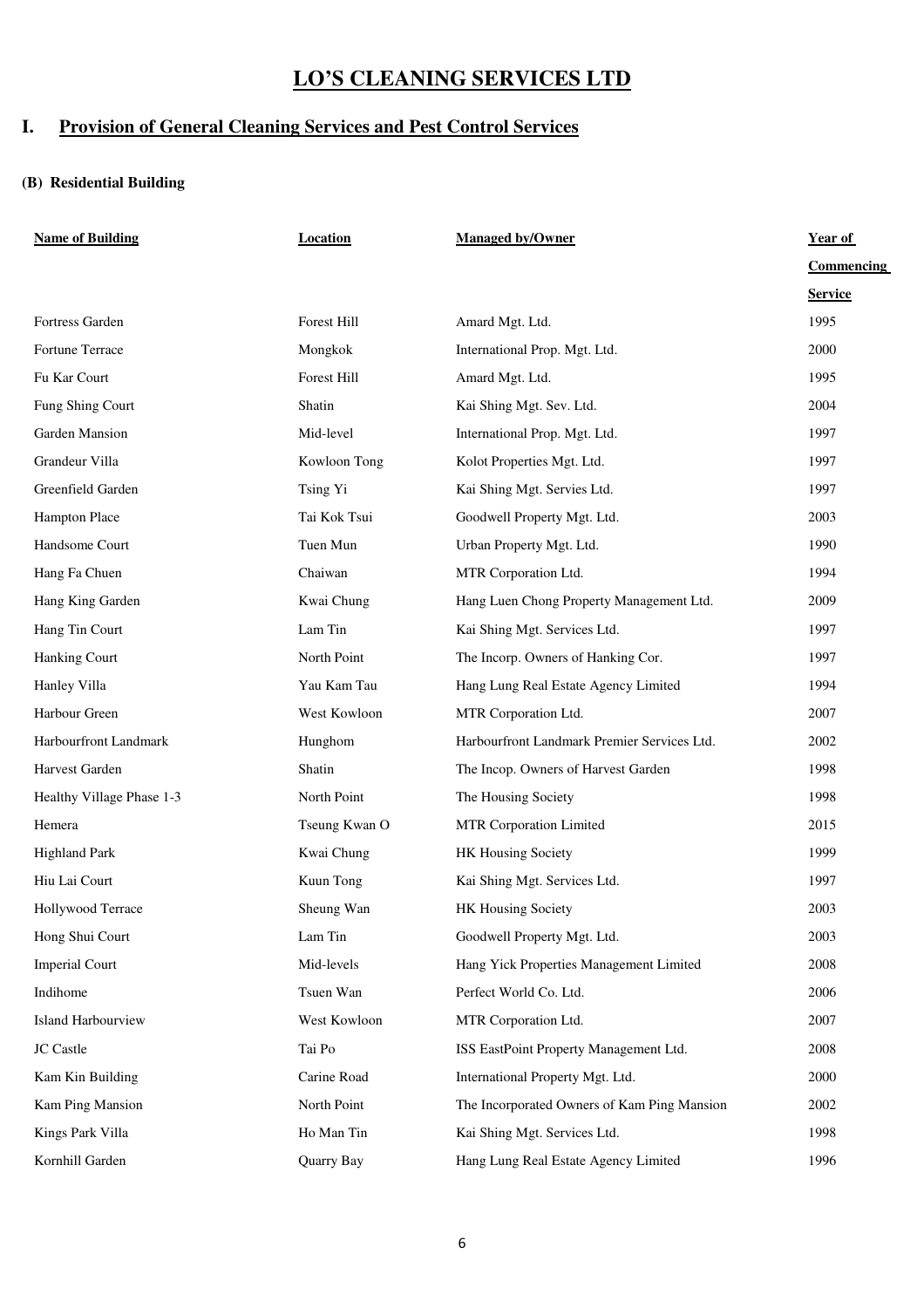## **I. Provision of General Cleaning Services and Pest Control Services**

| <b>Name of Building</b> | <b>Location</b> | <b>Managed by/Owner</b>                       | Year of        |  |
|-------------------------|-----------------|-----------------------------------------------|----------------|--|
|                         |                 |                                               | Commencing     |  |
|                         |                 |                                               | <b>Service</b> |  |
| Kornhill Gardens        | Quarry Bay      | MTR Corporation Ltd.                          | 1997           |  |
| Kung Lee Church Mansion | Sheung Wan      | International Property Mgt. Ltd.              | 2000           |  |
| Kwun Tong Garden Estate | Kwun Tong       | Hong Kong Housing Society                     | 2009           |  |
| Laguna Verde Phase 1-5  | Hunghom         | Goodwell Property Mgt. Ltd.                   | 2002           |  |
| Lai Tak Tsuen Estate    | Tai Hang        | HK Housing Society                            | 1997           |  |
| Lakeside Garden         | Sai Kung        | Hong Kong Housing Society                     |                |  |
| Locwood Court           | Tun Shui Wai    | Citybase Property Mgt. Ltd.                   | 2003           |  |
| Lyttelton Garden        | Mid-levels      | Urban Property Management Ltd.                | 2008           |  |
| May Tower               | Mid-level       | Kerry Property Mgt. Services ltd.             | 2001           |  |
| Melody Garden           | Tuen Mun        | EastPoint property Mgt. Ltd.                  | 2001           |  |
| Metro City Phase 1      | Tseung Kwan O   | Metro City Management Ltd.                    | 2008           |  |
| Ming Wah Daitta         | ShauKeiWan      | HK Housing Society                            | 1997           |  |
| Mount Pavilia           | Sai Kung        | New World Property Management Company Limited | 2017           |  |
| Monte Vista             | Ma On Shan      | Citybase Properties Mgt. Ltd.                 | 2001           |  |
| Mount Parker Ladge      | Quarry Bay      | Colliers Jardine Prop. Ltd.                   | 1997           |  |
| New Town Tower          | Shatin          | Kai Shing Mgt. Sev. Ltd.                      | 1993           |  |
| Ocean Shores            | Tseung Kwan O   | Kai Shing Property Mgt Ltd.                   | 2005           |  |
| Park Signature          | Yuen Long       | New World Property Management Company Limited | 2015           |  |
| Park Villa              | Yuen Long       | New World Property Management Company Limited | 2017           |  |
| Pacific View            | Tai Tam         | Kai Shing Mgt. Services Ltd.                  | 1999           |  |
| Palm Springs            | Yuen Long       | Kai Shing Mgt. Services Ltd.                  | 1998           |  |
| Pang Ching Court        | Wong Tai Sin    |                                               |                |  |
| Panorama Garden         | Mid-level       | Saneford Mgt. Services Ltd.                   | 1996           |  |
| Parc Royale             | Shatin          | Hong Yip Service Company Ltd.                 | 2005           |  |
| Parc Versailles         | Tai Po          | Colliers Jardine                              | 1996           |  |
| Park Royale             | Yuen Long       | Paliburg Estate Management Ltd.               | 2005           |  |
| Park Towers             | North Point     | ISS EastPoint Property Management Ltd.        | 2003           |  |
| Peace Garden            | Ho Man Tin      | Kolot Property Mgt. Ltd.                      | 1996           |  |
| Pearl City Mansion      | Causeway Bay    | The Incorporated Owners Of Pearl City Mansion | 1979           |  |
| Perfect Mount Garden    | ShauKeiWan      | MTR Corporation Ltd.                          | 1998           |  |
| Pinecrest               | Repulse Bay     | Perfect World Co. Ltd.                        | 1997           |  |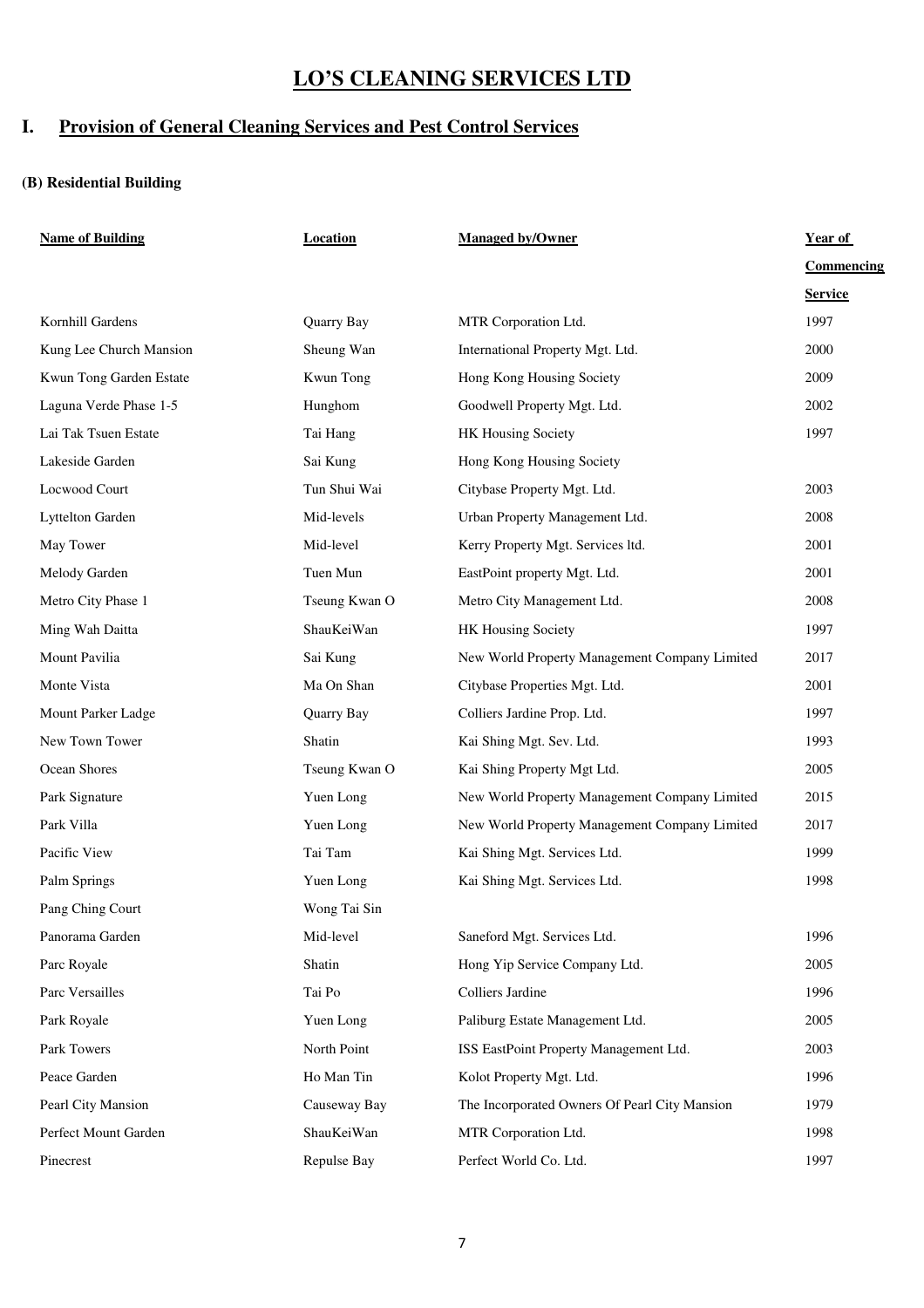## **I. Provision of General Cleaning Services and Pest Control Services**

| <b>Name of Building</b>  | <b>Location</b>         | <b>Managed by/Owner</b>                       | Year of        |
|--------------------------|-------------------------|-----------------------------------------------|----------------|
|                          |                         |                                               | Commencing     |
|                          |                         |                                               | <b>Service</b> |
| Ping Tin Court           | Lam Tin                 | Kai Shing Mgt. Services Ltd.                  | 1996           |
| Po Nga Court             | Tai Po                  | Kai Shing Mgt. Services Ltd.                  | 1997           |
| Po On Court              | Sham Shui Po            | Kolot Prop. Mgt. Ltd.                         | 1996           |
| Princeton Tower          | <b>Western District</b> | Goodwell Property Mgt. Ltd.                   | 2004           |
| Ravana Garden            | Shatin                  | Kai Shing Mgt. Servies Ltd.                   | 1996           |
| <b>Rhine Terrace</b>     | Tuen Mun                | Goodwell Prop. Mgt. Ltd.                      | 1998           |
| Roca Centre              | North Point             | Goodwell Property Mgt. Ltd.                   | 2002           |
| Royal Ascot              | Shatin                  | Kai Shing Mgt. Services Ltd.                  | 1998           |
| Sceneway Garden          | Lam Tin                 | Goodwell Property Mgt. Ltd.                   |                |
| Sea Crest Villa Phase II | Castle Peak Road        | Kai Shing Mgt. Servies Ltd.                   | 1997           |
| Seaview Crescent         | Tung Chung              | MTR Corporation Ltd.                          | 2007           |
| Sherwood Court           | Tin Shui Wai            | Citybase Property Mgt. Ltd.                   | 1996           |
| South Bay Villa          | South Bay               | Hang Lung Real Estate Agency Limited          | 1998           |
| South Horizon East Comn  | Aberdeen                | South Horizons Mgt. Ltd.                      | 1996           |
| St. George's Court       | Kowloon                 | Kadoorie Estates Ltd                          | 2013           |
| St. Louis Mansion        | Mid-level               | Int'l Property Mgt. Ltd.                      | 1998           |
| Sui Wu Court             | Shatin                  | Kai Shing Mgt. Services Ltd.                  | 2003           |
| Sun Tuen Mun Centre      | Tuen Mun                | Kai Shing Mgt. Services Ltd.                  | 1997           |
| Sun Yuen Long Centre     | Yuen Long               | Kai Shing Mgt. Servies Ltd.                   | 1996           |
| Sunrise Villa            | To Kwan Wan             | Perfect World Co. Ltd.                        | 2004           |
| Sunshine City Ph 4       | Ma On Shan              | Sunshine City Property Mgt. Ltd               | 2005           |
| Tanner Hill Estate       |                         | HK Housing Society                            | 1997           |
| Telford Garden           | Kowloon Bay             | MTR Corporation Ltd.                          | 1999           |
| The Cliveden             | Tsuen Wan               | Kerry Prop. Mgt. Ltd.                         | 2006           |
| The Merton               | Kennedy Town            | Urban Property Management Ltd.                | 2010           |
| The Metropolis Residence | Hunghom                 | Citybase Prop. Mgt. Ltd.                      | 2003           |
| The Palazzo              | Fo Tan                  | MTR Corporation Ltd.                          | 2009           |
| The Panorama             | Tsuen Wan               | Kolot Prop. Mgt. Ltd.                         | 1996           |
| The Parkhill             | Yuen Long               | New World Property Management Company Limited | 2016           |
| The Pavilia Hill         | North Point             | New World Property Management Company Limited | 2016           |
| The Portofino            | Sai Kung                | Goodwell Property Mgt. Ltd.                   |                |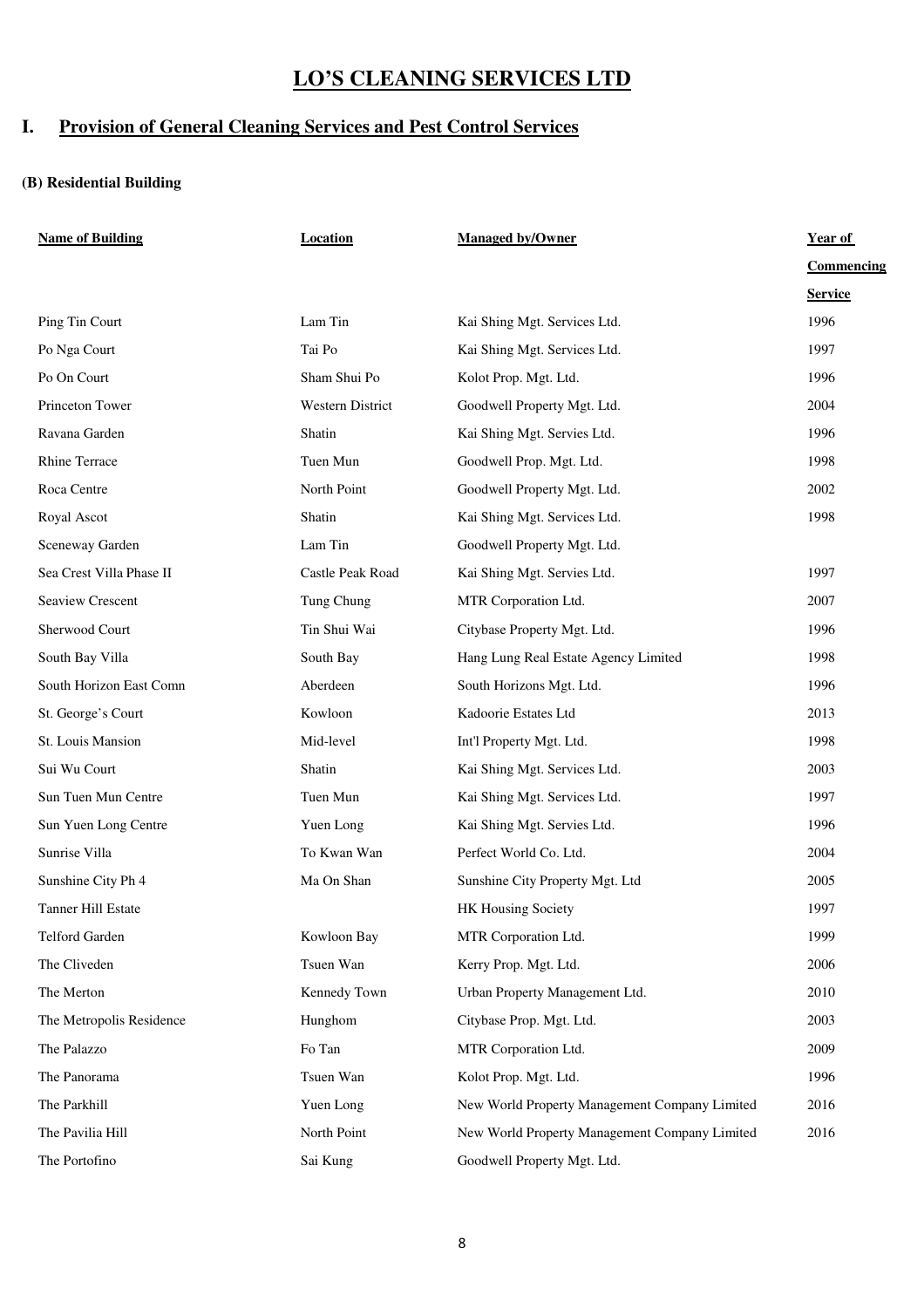## **I. Provision of General Cleaning Services and Pest Control Services**

| <b>Name of Building</b>    | <b>Location</b>     | <b>Managed by/Owner</b>                 | Year of        |
|----------------------------|---------------------|-----------------------------------------|----------------|
|                            |                     |                                         | Commencing     |
|                            |                     |                                         | <b>Service</b> |
| The SOHO                   |                     | Well Bright Mgt. Ltd.                   | 2002           |
| The Summit                 | Western Mid-Level   | Hang Lung Real Estate Agency Limited    | 2003           |
| Tsuen Wan Centre Phase 1-2 | Tsuen Wan           | Kai Shing Mgt. Services Ltd.            | 2000           |
| Tui Min Hoi Chuen          | Sai Kung            | Hong Kong Housing Society               | 2009           |
| Tung Chung Crescent        | Tung Chung          | MTR Corporation Ltd.                    | 1999           |
| <b>Tycoon Court</b>        | Mid-level           | Hang Yick Properties Management Limited | 2000           |
| <b>University Court</b>    | Kowloon Tong        | Citybase Properties Mgt. Ltd.           | 2003           |
| Valiant Park               | Mid-levels          | Hang Yick Properties Management Limited | 2007           |
| Valverde                   | Mid-level           | Hang Yick Properties Management Limited | 2001           |
| Vantage Park               | Mid-Level           | Hang Yick Prop. Mgt. Ltd.               | 1997           |
| Vianni Cove                | Tin Shui Wai        | Citybase Property Mgt. Ltd.             | 2004           |
| Victoria Tower             | Hunghom             | Goodwell Property Mgt. Ltd.             | 2003           |
| Villa De Mer               | Tuen Mun            | Urban Property Mgt. Ltd.                | 2003           |
| Villa Lotto                | <b>Happy Valley</b> | Hopewell Property Mgt. Ltd.             | 1998           |
| Villa Rocha                | Happy Valley        | Colliers Jardine Property Ltd.          | 2000           |
| Wah Shun Garden            | Quarry Bay          | Colliers Garden Prop. Ltd.              | 1998           |
| Wai King Building          | Ngau Tau Kok        | Chevalier Property Management Ltd.      | 2009           |
| Wing Light Building        | Yuen Long           | China Light & Power Co. Ltd.            | 1996           |
| Wing On Tower              | Jardine Lookout     | Chesterton Petty Ltd.                   | 1996           |
| Yue Sun Mansion            | Sai Ying Pun        | Goodwell Property Mgt. Ltd.             | 1996           |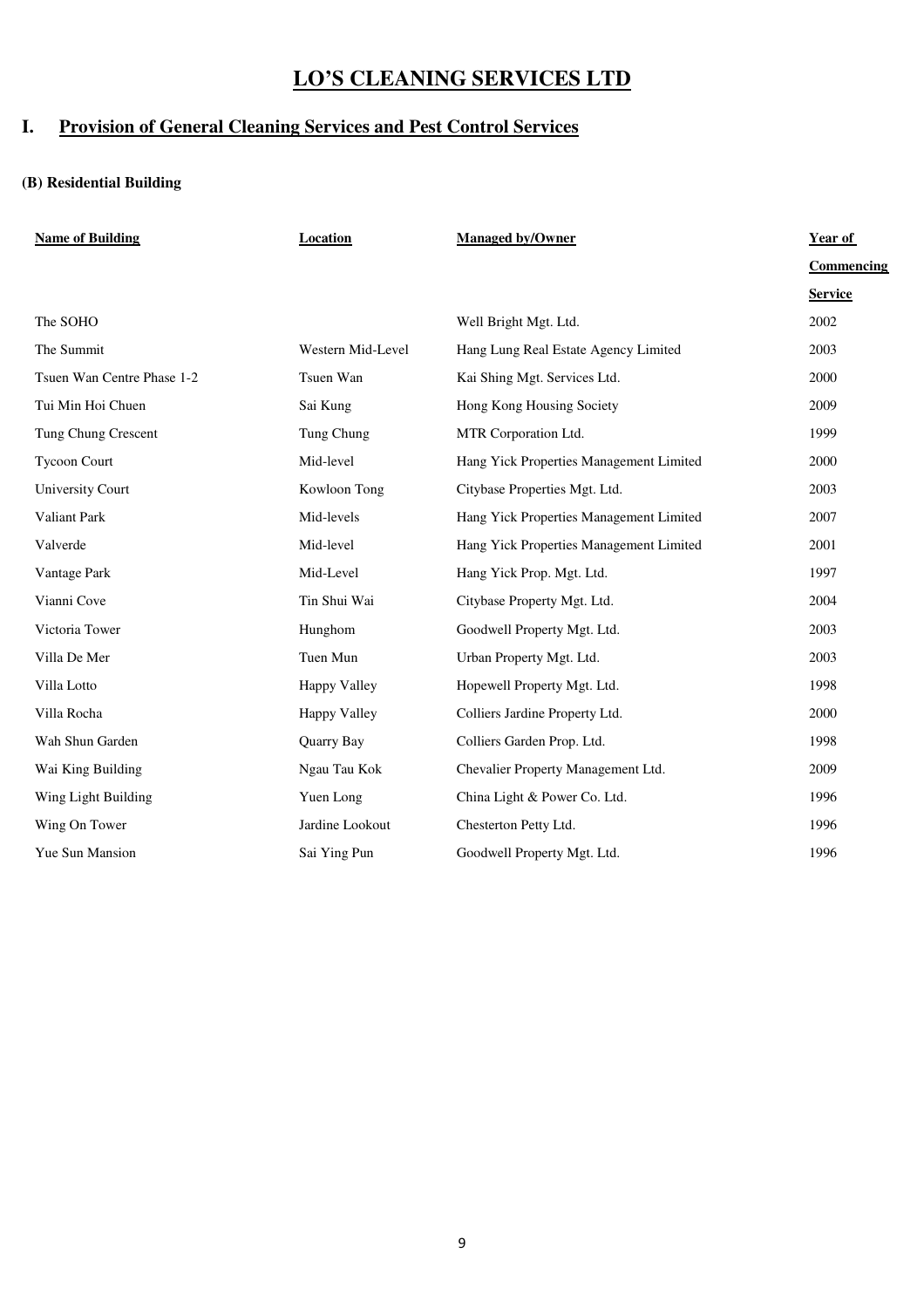# **I. Provision of General Cleaning Services and Pest Control Services**

#### **(C) Miscellaneous**

| <b>Name of Building</b>                    | <b>Location</b>   | <b>Managed by/Owner</b>                    | Year of        |
|--------------------------------------------|-------------------|--------------------------------------------|----------------|
|                                            |                   |                                            | Commencing     |
|                                            |                   |                                            | <b>Service</b> |
| Amoycan Industrial Centre                  | Ngau Tau Kok      | Hang Lung Real Estate Agency Ltd.          | 2003           |
| Cathay Pacific Catering Services (HK)      | Lantau            | Cathay Pacific Catering Services (HK) Ltd. | 2004           |
| Ltd.                                       |                   |                                            |                |
| <b>Central Reclamation's Resite Office</b> | Central           | Dragages-Penta-Bsg-Joint Venture           | 1995           |
| Chai Wan Depot                             | Chai Wan          | MTR Corporation Ltd.                       | 1996           |
| <b>CITIC Ka Wah Bank Branches</b>          | Various locations | Ka Wah Bank Ltd.                           | 2000           |
| Drainage Services Dept.                    | Causeway Bay      | Drainage Services Department               | 2005           |
| East T.S.T. Station Public Transport       | TsimShaTsui       | Kowloon Canton Railway Corp. Ltd.          | 2004           |
| Hong Kong Academy of Medicine              | Wong Chuk Hang    | Hong Kong Academy of Medicine              | 2007           |
| Hong Kong Planning and Infrastructure      | Central           | Planning Department                        | 2005           |
| <b>Exhibition Gallery</b>                  |                   |                                            |                |
| <b>KCR</b> Station 全線                      |                   | Kowloon Canton Railway Corp. Ltd.          | 1995           |
| <b>KCRC</b> House                          |                   | Kowloon Canton Railway Corp. Ltd.          | 1995           |
| Kornhill Recreation Club                   | Quarry Bay        | Hang Lung Real Easte Agency Limited        | 2003           |
| Kowloon Bay Depot                          | Kowloon Bay       | MTR Corporation Ltd.                       | 1996           |
| Kwun Tong Garden Estate - Car Park         | Kwun Tong         | Yue Xiu APT Parking Ltd.                   | 2009           |
| Park Tower - Carpark                       | North Point       | Hang Lung Real Easte Agency Limited        | 2003           |
| Plover Cover Road Market                   | Tai po            | District Hygiene Superintendent            | 1995           |
| <b>Serenity Place</b>                      | Tseung Kwan O     | Hong Kong Housing Society                  | 2005           |
| Shatin Racecourse Catering/ Race Stand     | Shatin            | The HK Jockey Club                         | 1995           |
| Siu Ho Wan Depot                           | Siu Ho Wan        | MTR Corporation Ltd.                       | 2000           |
| The Wesley                                 | Wanchai           | Hang Lung Real Easte Agency Limited        | 2005           |
| Tsuen Wan Depot                            | Tsuen Wan         | MTR Corporation Ltd.                       | 1996           |
| Tuen Mun Government Primary School         | Tuen Mun          | Tuen Mun Government Primary School         | 2004           |
| <b>Vogue Laundry Services</b>              | Tuen Mun          | Vogue Laundry Services Ltd.                | 2006           |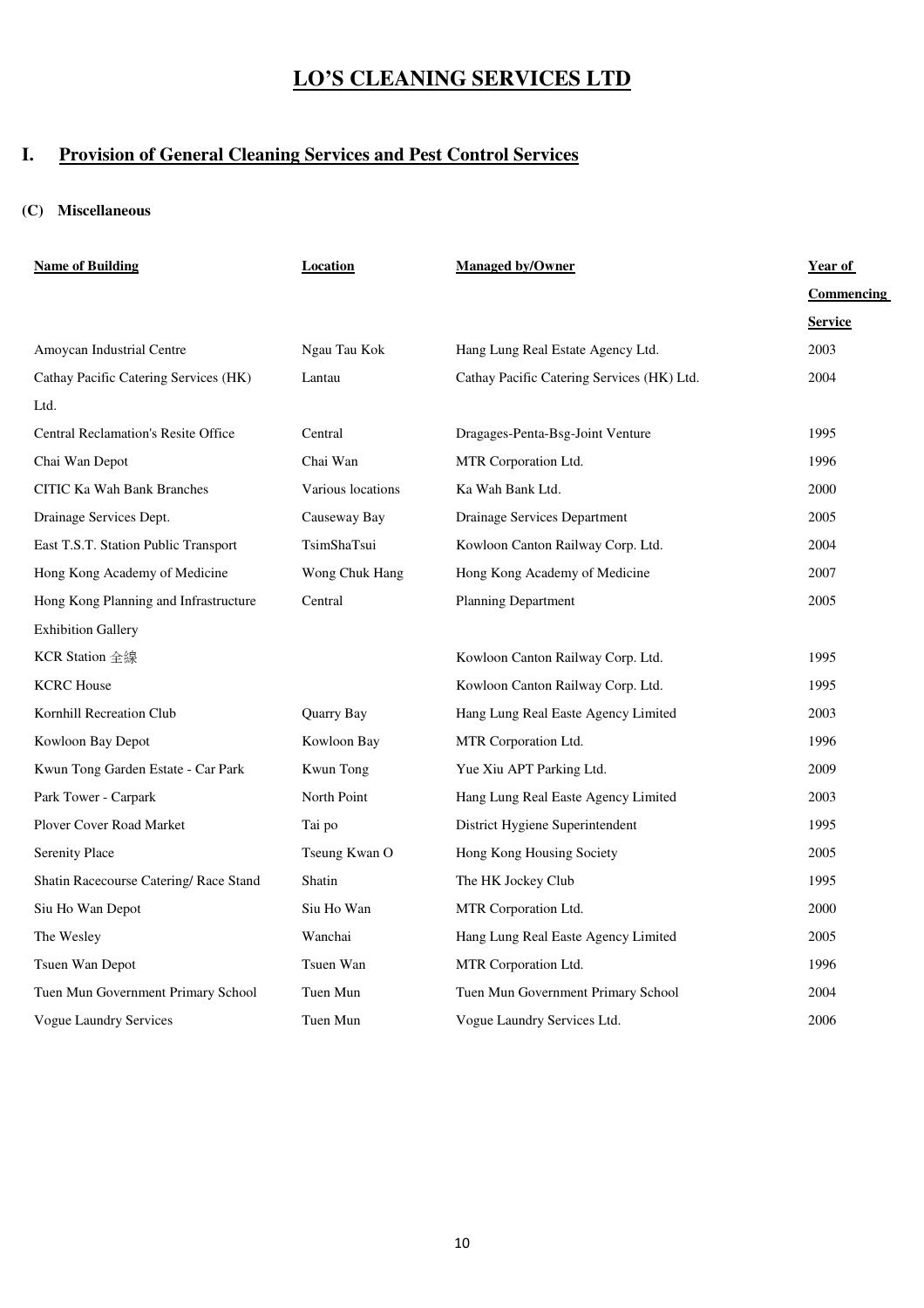## **II. Provision of Pest Control Services**

| <b>Name of Building</b>               | Location         | <b>Managed by/Owner</b>                 |
|---------------------------------------|------------------|-----------------------------------------|
| Hing Wai Center (Room 1105)           | Aberdeen         | Wong Lo Kat (Int'l) Ltd.                |
| HK Examination & Assessment Authority | Lai King         | HK Examination & Assessment Authority   |
| <b>KCR West Rail</b>                  | All Stations     | Kowloon Canton Railway Corporation Ltd. |
| <b>MTR</b> Tower                      | Kowloon Bay      | MTR Corporation Ltd.                    |
| Paradise Mall                         | Heng Fa Chuen    | MTR Corporation Ltd.                    |
| Park Building                         | Castle Peak      | Hang Lung Real Estate Agency Ltd.       |
| Seaview Estate (Block A, Unit 01)     | North Point      | Pan Asia Security Services Ltd.         |
| The Sincere                           | West Kowloon,    | The Sincere Co. Ltd.                    |
|                                       | Mongkok, Kowloon |                                         |
|                                       | Bay, Central     |                                         |
| Hong Kong Diamond Exchange Building   | Duddel Street    | Sitwell Estate Ltd.                     |
|                                       |                  |                                         |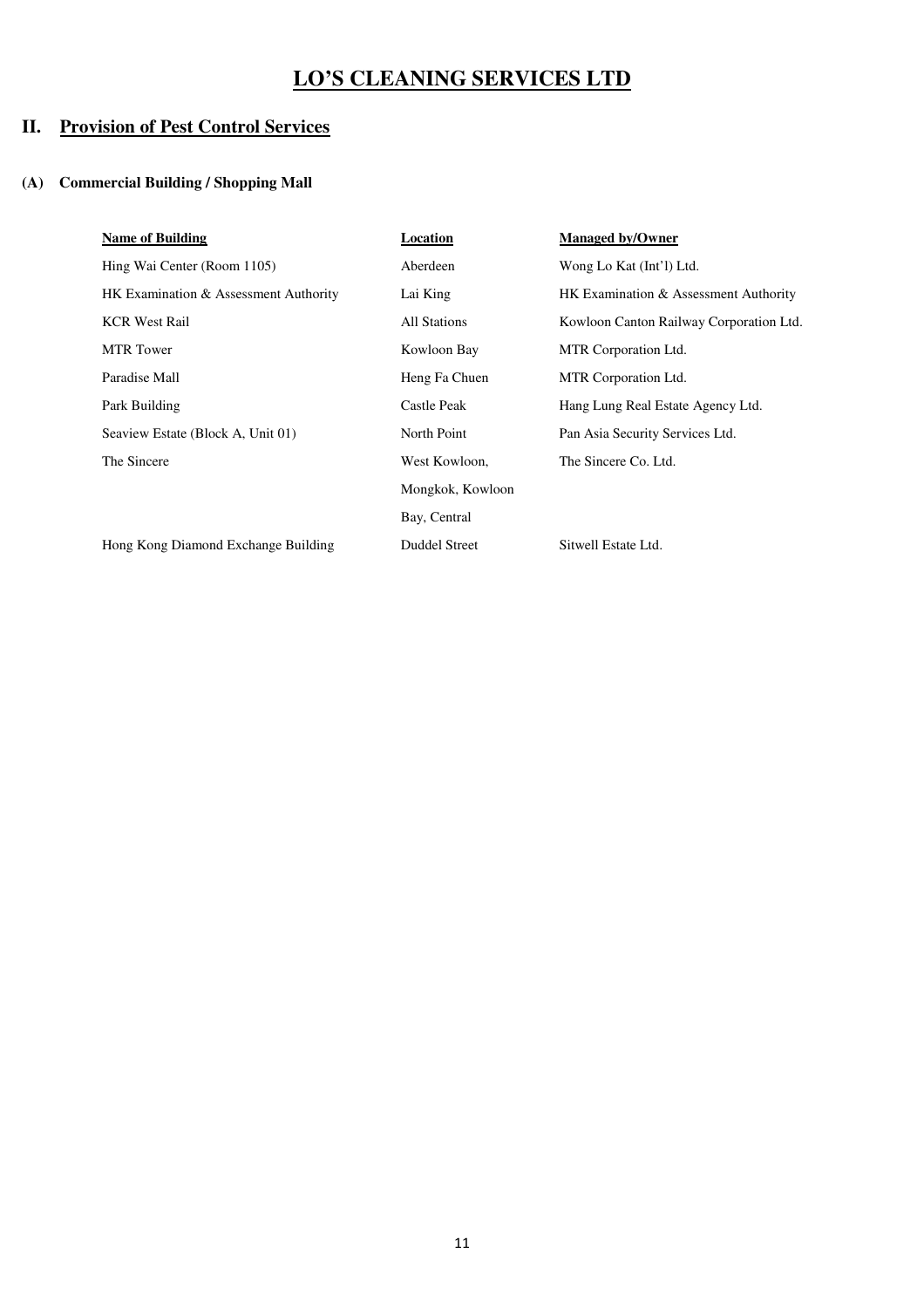## **II. Provision of Pest Control Services**

| <b>Name of Building</b>         | Location           | <b>Managed by/Owner</b>                            |
|---------------------------------|--------------------|----------------------------------------------------|
| Harbour Centre Tower II         | Hunghom            | Citybase Property Management Ltd.                  |
| Lai Po Garden                   | Cheung Sha Wan     | Kolot Property Services Ltd.                       |
| Locwood Court Tower II          | Hunghom            | Citybase Property Management Ltd.                  |
| Harbour Place                   | Hunghom            | Hong Yip Service Co. Ltd.                          |
| Chestwood Court                 | Tin Shui Wai       | Citybase Property Management Ltd.                  |
| Lai Chi Kok Bay Garden          | Lai King Hill Road | The Incorporation Owners of Lai Chi Kok Bay Garden |
| <b>JC</b> Castle                | Shan Tong Road     | <b>ISS Eastpoint Property</b>                      |
| 王老吉 Wong Lo Kat (Int'l) Ltd.    | Tin Wan Link Hong  | 王老吉 Wong Lo Kat (Int'l) Ltd.                       |
|                                 | Kong               |                                                    |
| Diesel (Fashion Walk Shop A1-A3 | Causeway Bay       |                                                    |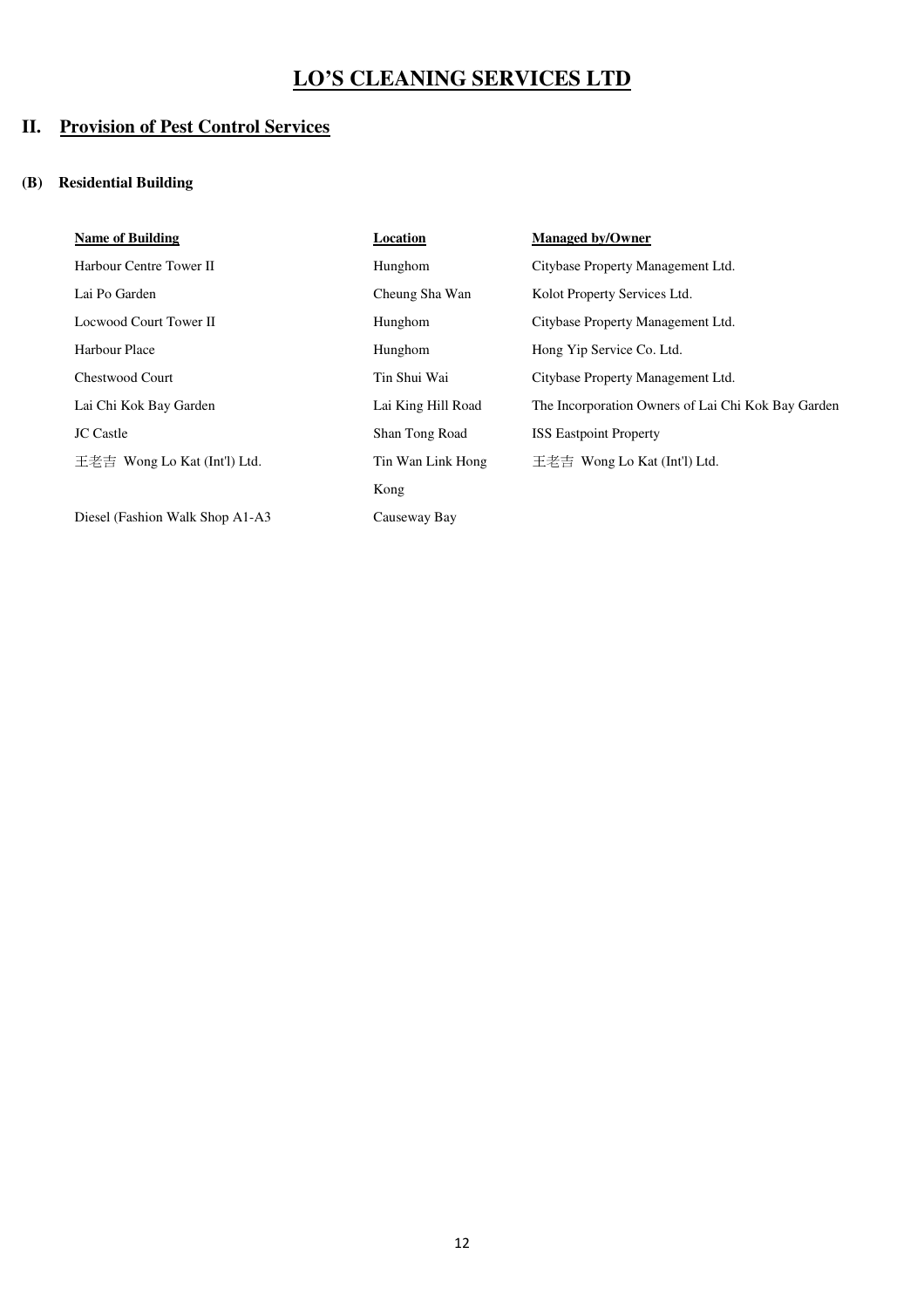## **III. Provision of Curtain Wall Cleaning Services**

| <b>Name of Building</b>             | <b>Managed by/Owner</b>                       | Year of           |
|-------------------------------------|-----------------------------------------------|-------------------|
|                                     |                                               | <b>Commencing</b> |
|                                     |                                               | <b>Service</b>    |
| 1 Duddell Street                    | Hang Lung Real Estate Agency Ltd.             | 1991              |
| 168 Queen's Road Central            | Citybase Property Mgt. Ltd.                   | 2003              |
| 9 Wing Hong Street                  | Hang Lung Real Estate Agency Ltd              | 1998              |
| <b>Admiralty Centre</b>             | Mass Transit Railway Corporation              | 1980              |
| Argyle Centre                       | Chi Pan Co Ltd                                | 1982              |
| Asia Standard Tower                 | Prosperity Land Estate Mgt. Ltd.              | 2009              |
| <b>Baskerville House</b>            | Hang Lung Real Estate Agency Ltd              | 1991              |
| <b>Broadway Centre</b>              | Broadway Center Prop. Mgt. Co. Ltd.           | 2004              |
| Capitol Centre I                    | Capitol Centre Realty Ltd.                    | 1981              |
| Carnarvon Plaza                     | Lai Sun Development Co Ltd                    | 1998              |
| Causeway Bay Plaza I                | Lai Sun Development Co Ltd                    | 1999              |
| Causeway Bay Plaza II               | Lai Sun Development Co Ltd.                   | 1993              |
| <b>CEF Lend Lease Plaza</b>         | Colliers Jardine Property Management Ltd.     | 2000              |
| <b>CEF Life Tower</b>               | Goodwill Management Ltd.                      | 2000              |
| <b>Chekiang First Bank Building</b> | Hang Lung Real Estate Agency Ltd.             | 1991              |
| Chiao Shang Building                | Wang Tat Enterprises Co Ltd                   | 1994              |
| China United Centre                 | Prosperity Land Estate Mgt. Ltd.              | 2010              |
| <b>CITIC Tower</b>                  | Citic Pacific Ltd.                            | 1998              |
| Citimall                            | Goodwill Management Ltd.                      | 2000              |
| City Landmark I                     | Goodwill Management Ltd.                      | 2000              |
| Concord Commercial Building         | The Insorporated Owners of Concord Commercial | 2010              |
|                                     | <b>Building</b>                               |                   |
| <b>CTMA</b> Centre                  | Colliers Jardine Property Management Ltd.     | 1997              |
| <b>DCH</b> Commercial Centre        | Tyfull Realty Mgt. Co. Ltd.                   | 2004              |
| Diamond Exchange Building           | Sitewell Estate Ltd.                          | 1987              |
| East Asia Aetna Tower               | Goodwell Management Ltd.                      | 1999              |
| <b>Edward Wong Tower</b>            | Shung On Property Mgt. Ltd.                   | 2007              |
| Elements                            | MTR Corp. Ltd.                                | 2007              |
| EW International Tower              | Shung On Property Mgt. Ltd.                   | 2007              |
| <b>Fairmont House</b>               | Mass Transit Railway Corporation              | 1982              |
| Fashion Walk                        | Hang Lung Real Estate Agency Ltd.             | 2003              |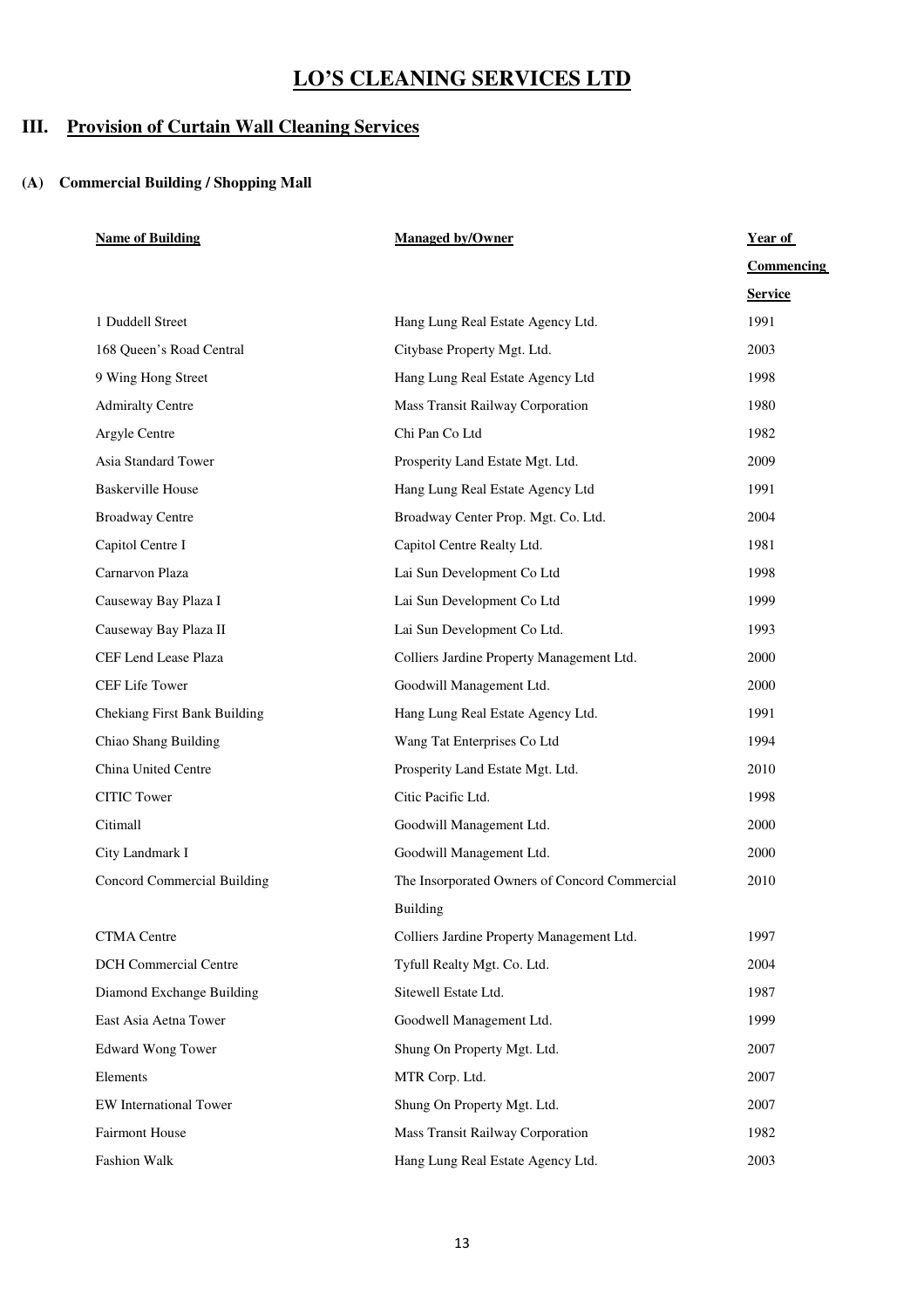## **III. Provision of Curtain Wall Cleaning Services**

| <b>Name of Building</b>             | <b>Managed by/Owner</b>                | Year of        |
|-------------------------------------|----------------------------------------|----------------|
|                                     |                                        | Commencing     |
|                                     |                                        | <b>Service</b> |
| Gammon Warehouse Building           | Gammon Construction Ltd.               | 2006           |
| Golden Centre                       | Goodwill Management Ltd                | 1996           |
| <b>Grand Central Plaza</b>          | Kai Shing Management Services Ltd      | 1996           |
| <b>Grand Centre</b>                 | Hang Lung Real Estate Agency Ltd.      | 1994           |
| Grand Tower I & II                  | Hang Lung Real Estate Agency Ltd.      | 2003           |
| Guangdong Investment Tower          | First Pacific Davies Property Mgt Ltd  | 1997           |
| Hanford Fashion                     | Hang Lung Real Estate Agency Ltd       | 1984           |
| Hang Lung Centre                    | Hang Lung Real Estate Agency Ltd       | 1975           |
| Hang Seng Tower                     | Mass Transit Railway Corporation Ltd   | 1999           |
| HK Academy of Medicine              | Synergis Management Services Ltd.      | 2007           |
| Hang Seng Bank Head Office Building | Hang Seng Bank                         | 2014           |
| HK Housing Authority Headquarters   | Hong Kong Housing Authority            | 2006           |
| Hollywood Plaza                     | Hang Lung Real Estate Agency Ltd       | 1984           |
| Hopewell Centre                     | Hopewell Property Management Ltd       | 1980           |
| Jockey Club Headquarters            | The H.K. Jockey Club                   | 2000           |
| Kader Industrial Building           | Kader Industrial Co. Ltd.              | 2010           |
| Kingswood Villas                    | Citybase Property Management Ltd.      | 2007           |
| Kornhill Plaza                      | Hang Lung Real Estate Agency Ltd       | 1987           |
| Lee Theatre Plaza                   | Hysan Property Management Ltd          | 1995           |
| Lei Yue Mun Plaza                   | ISS EastPoint Property Management Ltd. | 2004           |
| Lever Tech Centre                   | ISS EastPoint Property Management Ltd. | 2006           |
| Li Po Chun Chambers                 | A & A Management Ltd                   | 1995           |
| Luk Yeung Galleria                  | MTR Corp. Ltd.                         | 2009           |
| Ma On Shan Plaza                    | Goodwell Property Management Ltd       | 1999           |
| Martime Square                      | Mass Transit Railway Corporation       | 2002           |
| MegaBox                             | Kerry Properties Limited               | 2007           |
| Millennium Trade Centre             | Kai Shing Mgt. Sev. Ltd.               | 2010           |
| Monarch House II                    | Monarch Investment Ltd                 | 1990           |
| <b>MTR</b> Tower                    | Mass Transit Railway Corporation       | 1999           |
| Nathan Centre                       | Colliers Jardine Management Ltd        | 1982           |
| New Henry House                     | Henry G Leong Estate Ltd.              | 2001           |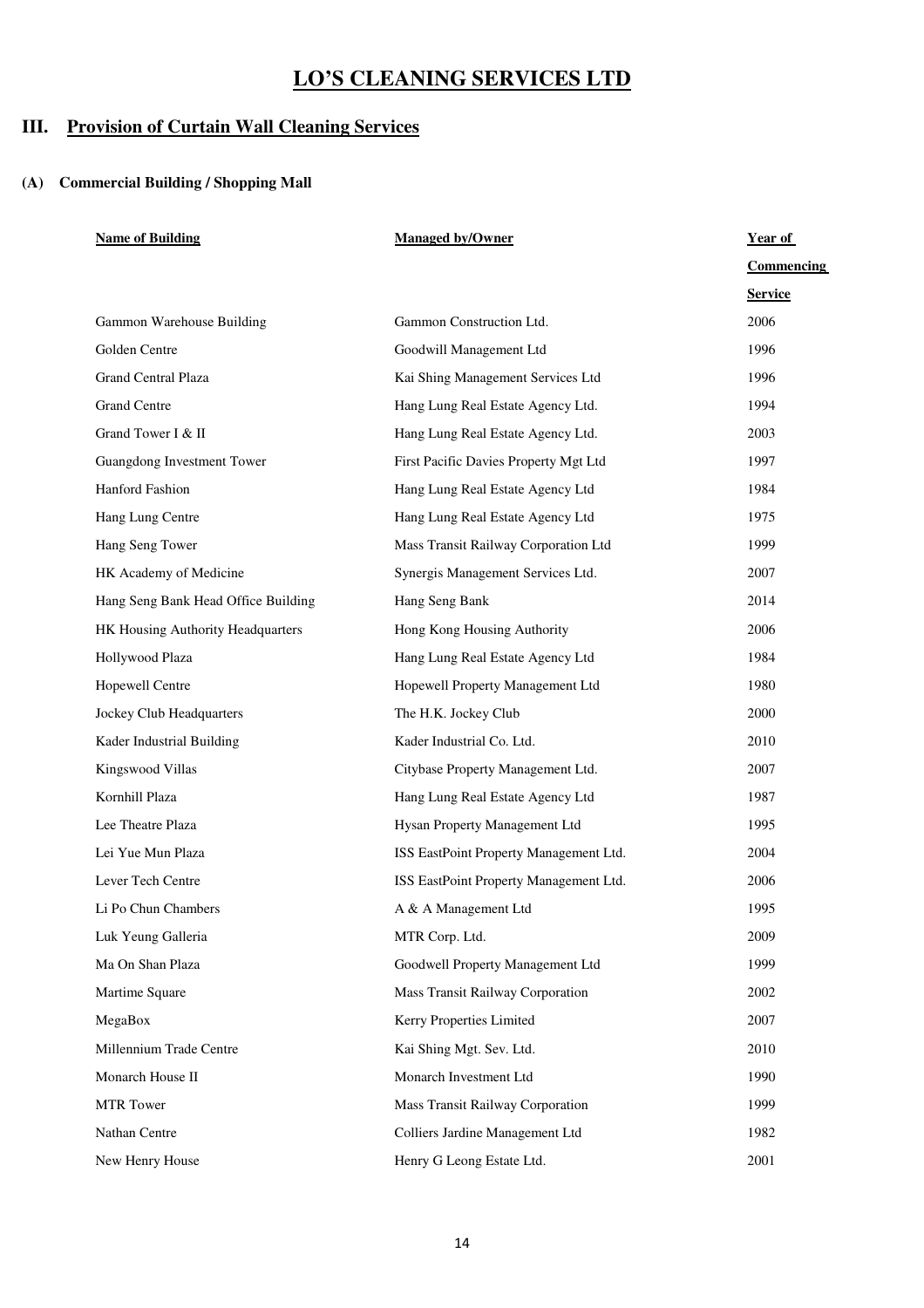## **III. Provision of Curtain Wall Cleaning Services**

| <b>Name of Building</b><br><b>Managed by/Owner</b> |                                              | Year of           |  |
|----------------------------------------------------|----------------------------------------------|-------------------|--|
|                                                    |                                              | <b>Commencing</b> |  |
|                                                    |                                              | <b>Service</b>    |  |
| No. 822 Lai Chi Kok Road                           | Hang Lung R. E. A. Ltd.                      | 2016              |  |
| On Hing Building                                   | <b>International Property Management Ltd</b> | 1996              |  |
| Pacific View                                       | Kai Shing Mgt. Sev. Ltd.                     |                   |  |
| Park In Commercial Centre                          | Hang Lung Real Estate Agency Ltd             | 1977              |  |
| <b>Printing House</b>                              | Hang Lung Real Estate Agency Ltd             | 1989              |  |
| Shatin Club House Building                         | The Hong Kong Jockey Club                    | 2004              |  |
| Sino Favour Centre                                 | ISS EastPoint Property Management Ltd.       | 2005              |  |
| Skyway House                                       | CITIC Properties Agencies Ltd.               | 2005              |  |
| St. George Building                                | Kadoorie Estate Ltd.                         | 2016              |  |
| <b>Stanhope House</b>                              | Hang Lung Real Estate Agency Ltd             | 1990              |  |
| <b>Star Centre</b>                                 | Hang Lung Real Estate Agency Ltd             | 1997              |  |
| <b>Telford Plaza</b>                               | Mass Transit Railway Corporation Ltd         | 1998              |  |
| The Center                                         | Citybase Property Management Ltd.            | 1999              |  |
| The Hong Kong Polytechnic University               | Campus Facilities Management Co. Ltd.        | 2005              |  |
| The Metropolis Tower                               | Citybase Property Management Ltd.            | 2004              |  |
| The Peak Galleria                                  | Hang Lung Real Estate Agency Ltd.            | 2003              |  |
| The Pemberton                                      | Stratton Property Management Ltd.            | 2006              |  |
| <b>Trendy Centre</b>                               | Citybase Property Management Ltd.            | 2004              |  |
| Tung Wai Commercial Building                       | Woo Tin ko Wai Estate Mgt. Ltd.              | 2010              |  |
| Two Int'L Finance Centre.                          | Mass Transit Railway Corporation Ltd         | 2003              |  |
| <b>United Centre</b>                               | Stratton Property Mgt. Ltd.                  | 2003              |  |
| Valley Centre                                      | Pack Yum Property Management Ltd / Ka Hing   | 1983              |  |
|                                                    | Enterprises Ltd                              |                   |  |
| Valley View Terrace                                | The Hong Kong Jockey Club                    | 2005              |  |
| Wing On Centre                                     | The Wing On Property Management Co Ltd       | 1979              |  |
| Wing On Kowloon Centre                             | DTZ Debenham Tie Leung Prop Mgt Ltd.         | 1999              |  |
| Winsome Court                                      | Hang Yick Properties Management Ltd.         | 2007              |  |
| Worldwide House                                    | Mass Transit Railway Corporation             | 1980              |  |
| <b>Yardley Commercial Building</b>                 | Cayley Property Management Ltd.              | 2005              |  |
| Yuen Long Citymall                                 | Goodwill Management Ltd.                     | 2000              |  |
| 文匯中心                                               | Pemberton Industries Ltd.                    | 2004              |  |
| 香港醫科學院                                             | 香港醫科學院                                       | 2008              |  |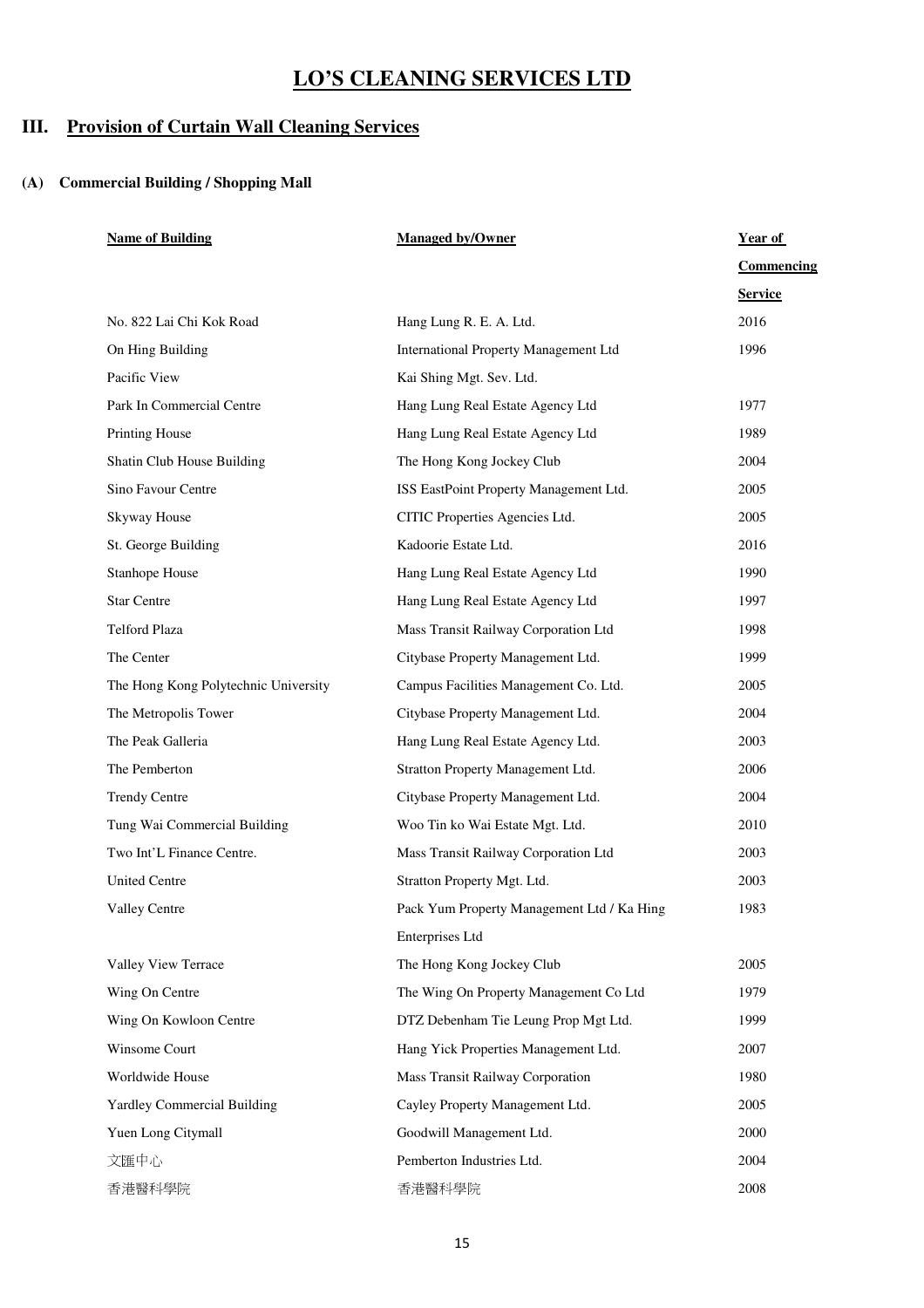## **III. Provision of Curtain Wall Cleaning Services**

| <b>Name of Building</b> | <b>Managed by/Owner</b>                 | Year of        |
|-------------------------|-----------------------------------------|----------------|
|                         |                                         | Commencing     |
|                         |                                         | <b>Service</b> |
| 25 Perkins Road         | Hopewell Holdings Ltd.                  | 2003           |
| 9 College Road          | Tung Wah Group of Hospitals             | 2005           |
| Deerhill Bay            | Goodwell Property Management Ltd.       | 2000           |
| Harbour Green           | Mass Transit Railway Corporation        | 2007           |
| Indihome                | Apex Curtain Wall & Windows Co. Ltd.    | 2006           |
| Kornhill                | Mass Transit Railway Corporation        | 1994           |
| Kornhill Apartments     | Hang Lung Real Estate Agency Ltd.       | 2007           |
| Kornhill Gardens        | Mass Transit Railway Corporation        | 1997           |
| Luk Yeung Sun Chuen     | Mass Transit Railway Corporation        | 1992           |
| Neo Horizon I & II      | Discovery Bay Services Mgt. Ltd.        | 2010           |
| New Kwai Fong Gardens   | Mass Transit Railway Corporation        | 1992           |
| Parc Royale             | Harriman Residential Management Ltd.    | 2006           |
| Park Towers             | ISS EastPoint Property Management Ltd.  | 2009           |
| <b>Residence Oasis</b>  | Grand Creator Investment Ltd.           | 2005           |
| <b>Residence Oasis</b>  | Hang Hau Station                        | 2005           |
| Shiu Fai Terrace        | Perfect World Co. Ltd.                  | 2004           |
| <b>Telford Gardens</b>  | Mass Transit Railway Corporation        | 1992           |
| The Cullinan            | MTR Corp. Ltd.                          | 2010           |
| The Palazzo             | MTR Corp. Ltd.                          | 2010           |
| Tung Chung Crescent     | MTR Corp. Ltd.                          | 2008           |
| Valiant Park            | Hang Yick Properties Management Limited | 2007           |
| Valley View Terrace     | The H.K. Jockey Club                    | 2000           |
| Verbena Garden          | Armed Force Security (HK) Ltd.          | 2005           |
| Verbena Garden          | Armed Forced Security HK Ltd.           | 2005           |
| Yee Ching Court         | ISS EastPoint Property Mgt. Ltd.        | 2009           |
| The Colonnade           | Savillis Property Mgt. Ltd.             | 2011           |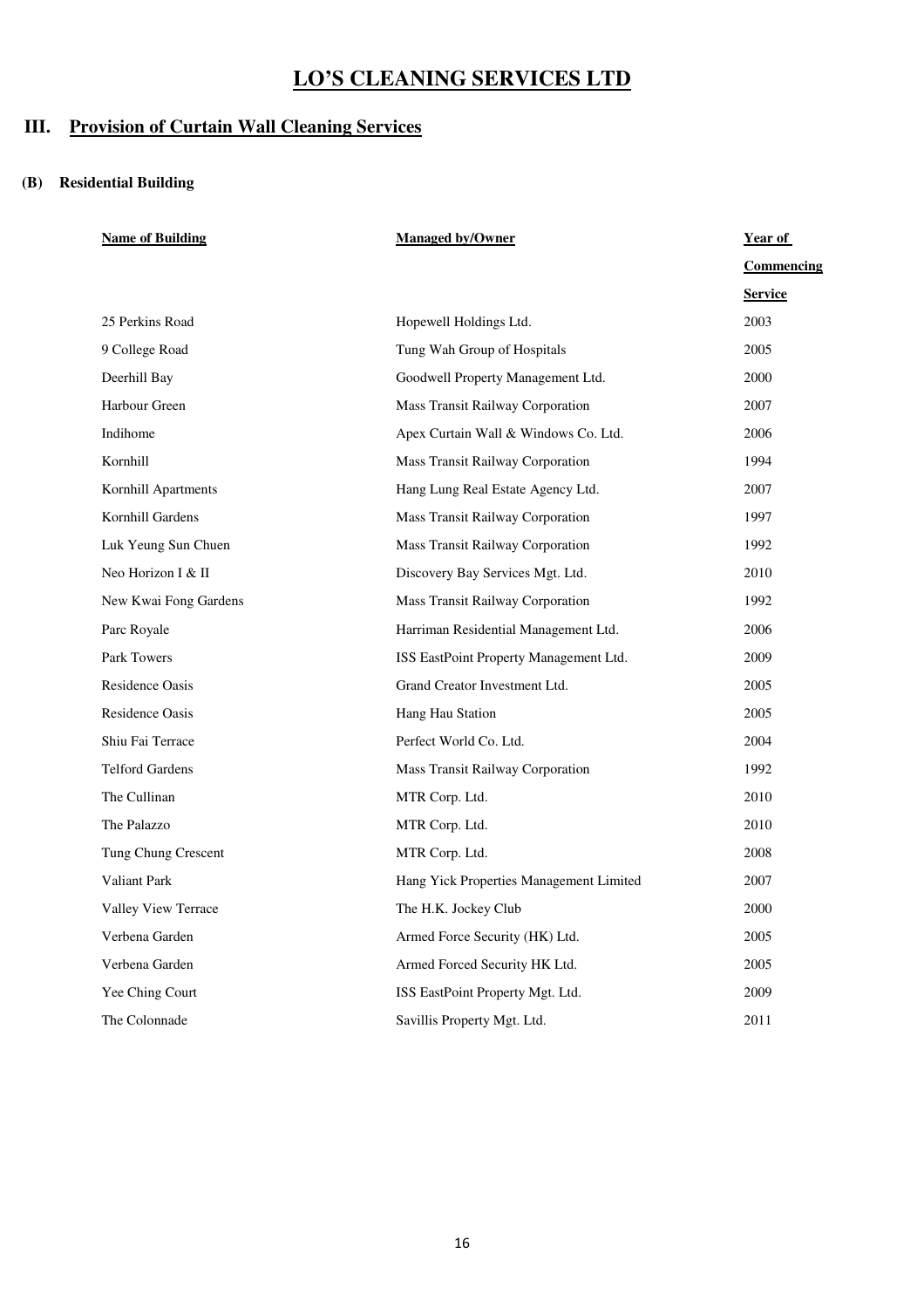## **III. Provision of Curtain Wall Cleaning Services**

#### **(C) Hotel/ Hospital/ School**

| <b>Name of Building</b>           | <b>Managed by/Owner</b>                    | Year of        |
|-----------------------------------|--------------------------------------------|----------------|
|                                   |                                            | Commencing     |
|                                   |                                            | <b>Service</b> |
| Butterfly On Morrison             | Butterfly Hotel & Service Apartment        | 2010           |
| <b>Butterfly On Prat</b>          | Butterfly Hotel & Service Apartment        | 2010           |
| Grand Plaza Hotel                 | Grand Hotel Group                          | 1988           |
| <b>Grand Tower Hotel</b>          | Grand Hotel Group                          | 1987           |
| Kornhill Apartment                | Hang Lung Real Estate Agency Ltd.          | 2008           |
| Miramar Hotel                     | Miramar Hotel & Investment Ltd             | 1999           |
| Panda Hotel                       | Hopewell Holdings Ltd.                     | 1996           |
| Shangri La Hotel                  | Shangri La Hotel (Kowloon) Ltd             | 1994           |
| The Bay Bridge                    | Hang Lung Real Estate Agency Ltd.          | 2011           |
| The Charterhouse                  | Charterhouse Hotel Ltd                     | 1992           |
| The Wesley                        | Hang Lung Real Estate Agency Ltd.          | 1994           |
| Price of Wales Hospital           | Serco Group (HK) Ltd.                      | 2014           |
| Alice Ho Miu Ling Hospital        | Serco Group (HK) Ltd.                      | 2016           |
| Hong Kong University Science &    | Hong Kong University Science & Technology  | 2004           |
| Technology                        |                                            |                |
| Polytechnic University            | Campus Facilities Mgt. Co. Ltd.            | 2005           |
| Sacred Heart Canossian College of | Sacred Heart Canossian College of Commerce | 2009           |
| Commerce                          |                                            |                |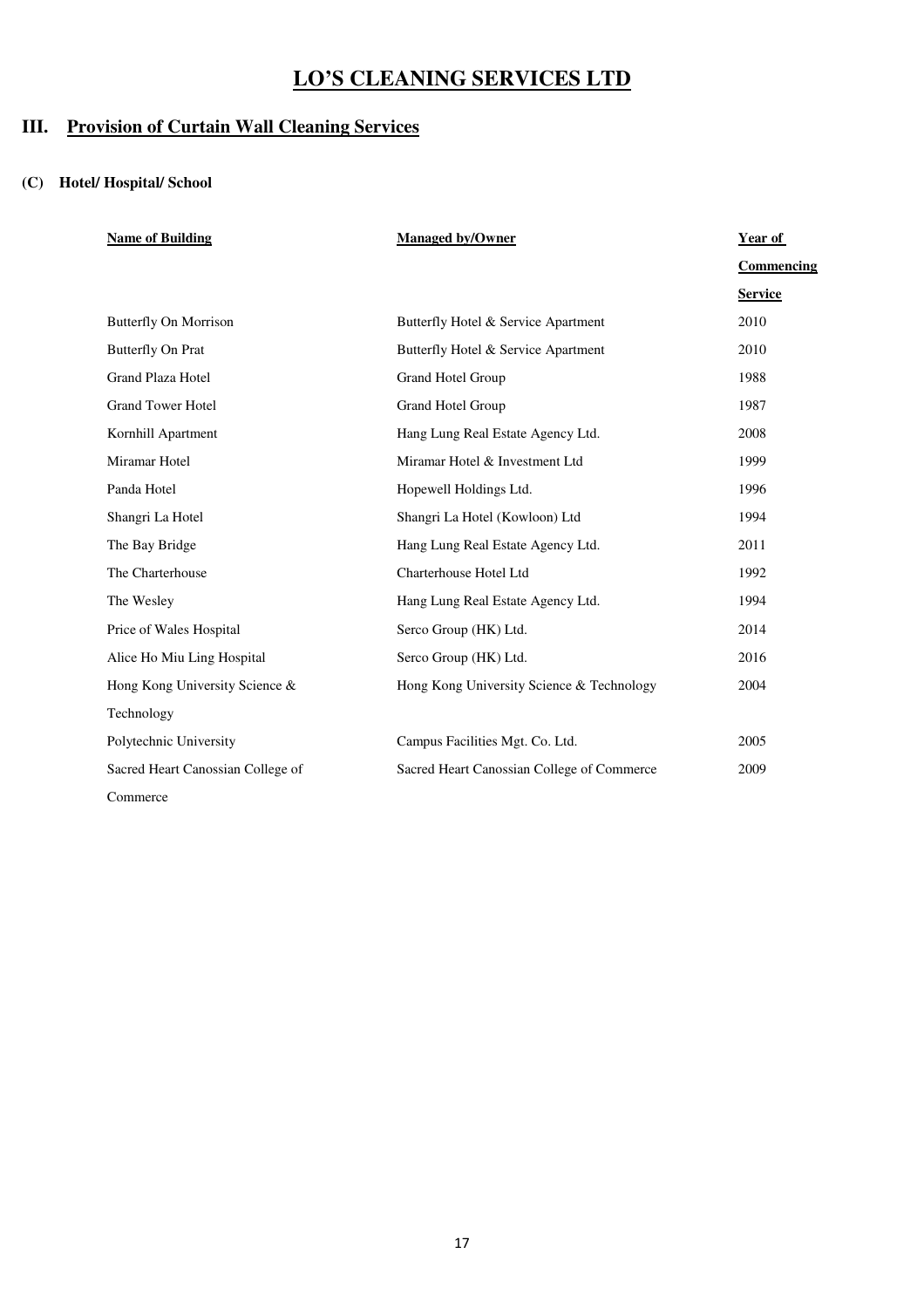## **IV. Provision of Gondola Maintenance Services**

| <b>Name of Building</b> | <b>Managed by/Owner</b>                            | Year of           |
|-------------------------|----------------------------------------------------|-------------------|
|                         |                                                    | <b>Commencing</b> |
|                         |                                                    | <b>Service</b>    |
| Aetna Tower             | Goodwill Management Ltd.                           | 1999              |
| <b>AIA Tower</b>        | Goodwill Management Ltd.                           | 2000              |
| Argyle Centre           | Chi Pan Co. Ltd.                                   | 1987              |
| Belgian Bank Tower      | Hutchison Estates Agent Ltd.                       | 1999              |
| Capital Building        | Richview Management Ltd.                           | 2000              |
| <b>CEF Life Tower</b>   | Goodwill Management Ltd.                           | 2000              |
| Chiao Shang Building    | Wang Tat Enterprises Co. Ltd.                      | 1994              |
| Citimall                | Goodwill Management Ltd.                           | 2000              |
| City Landmark           | Goodwill Management Ltd.                           | 2000              |
| Miramar Hotel           | Miramar Hotel & Investment Ltd.                    | 1999              |
| Miramar Tower           | Shadan Ltd / Miramar Hotel & Inv. Ltd.             | 2000              |
| <b>MLC</b> Tower        | Hang Yick Properties Management Ltd.               | 2000              |
| Monarch House II        | Monarch Inv. Co., Ltd.                             | 1989              |
| Olympia Plaza           | Kamley Management Co. Ltd.                         | 2010              |
| <b>Valley Center</b>    | Pack Yum Property Mgt. Ltd. & Kai Hing Enterprises | 1995              |
|                         | Ltd.                                               |                   |
| Wang Gee Mansion        | Goodwill Management Ltd.                           | 2000              |
| Wing On Centre          | The Wing On Propoerty Management Co. Ltd.          | 1999              |